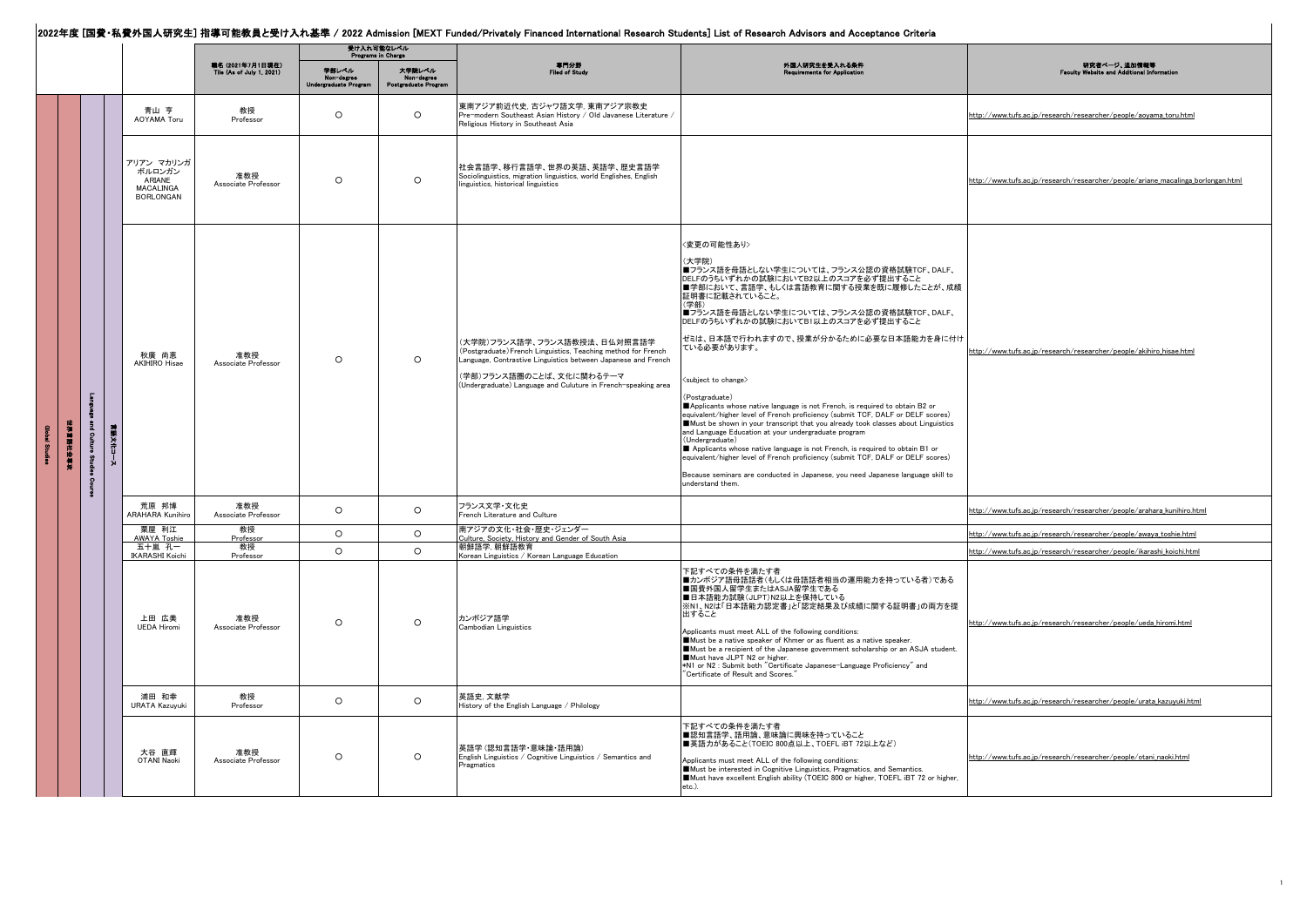|          |              |                                      |                                                      | 受け入れ可能なレベル<br>Programs in Charge             |                                              |                                                                                                                                                                                                                                                     |                                                                                                                                                                                                                                                                                                                                                                                                                                                                                                                                                                                                                                                                                                                                                               |                                                                          |
|----------|--------------|--------------------------------------|------------------------------------------------------|----------------------------------------------|----------------------------------------------|-----------------------------------------------------------------------------------------------------------------------------------------------------------------------------------------------------------------------------------------------------|---------------------------------------------------------------------------------------------------------------------------------------------------------------------------------------------------------------------------------------------------------------------------------------------------------------------------------------------------------------------------------------------------------------------------------------------------------------------------------------------------------------------------------------------------------------------------------------------------------------------------------------------------------------------------------------------------------------------------------------------------------------|--------------------------------------------------------------------------|
|          |              |                                      | 職名 (2021年7月1日現在)<br><b>Tile (As of July 1, 2021)</b> | 学部レベル<br>Non-degree<br>Undergraduate Program | 大学院レベル<br>Non-degree<br>Postgraduate Program | 専門分野<br>Filed of Study                                                                                                                                                                                                                              | 外国人研究生を受入れる条件<br>equirements for Applice                                                                                                                                                                                                                                                                                                                                                                                                                                                                                                                                                                                                                                                                                                                      | 研究者ページ、追加情報等<br><b>Vebsite and Additional Inf</b>                        |
|          |              | 岡田 知子<br>OKADA Tomoko                | 准教授<br>Associate Professor                           | $\circ$                                      | $\circ$                                      | カンボジアの文化・文学<br>Cambodian Literature and Culture                                                                                                                                                                                                     | 下記すべての条件を満たす者<br>■カンボジア語母語話者(もしくは母語話者相当の運用能力を持っている者)である<br>■国費外国人留学生である<br>■日本語能力試験(JLPT)N2以上を保持している<br>※N2は「日本語能力認定書」と「認定結果及び成績に関する証明書」の両方を提出す<br>ること<br>Applicants must meet ALL of the following conditions:<br>Must be a native speaker of Khmer or as fluent as a native speake.<br>Must be a recipient of the Japanese government scholarship.<br>Must have JLPT N2 or higher.<br>*N2 or N1 : Submit both "Certificate Japanese-Language Proficiency" and<br>"Certificate of Result and Scores."                                                                                                                                                                                                                                                        | http://www.tufs.ac.jp/research/researcher/people/okada_tomoko.html       |
|          |              | 岡野 賢二<br>OKANO Kenji                 | 准教授<br>Associate Professor                           | $\circ$                                      | $\circ$                                      | ビルマ語学・言語学<br>Study on Burmese Language / Linguistics                                                                                                                                                                                                | 下記のいずれかの条件を満たす者<br> ■ビルマ語ネイティブ(もしくはネイティブ相当の運用能力を持っている者)の場合は特<br> こ条件なし。ただしできれば日本語能力試験2級(JLPT N2)以上に合格していることが<br>望ましい。<br>※N1 or N2 は「日本語能力認定書」と「認定結果及び成績に関する証明書」の両方を<br>提出すること<br>■ビルマ語非ネイティブの場合は日本語能力試験1級(JLPT N1)保持者。<br>※N1は「日本語能力認定書」と「認定結果及び成績に関する証明書」の両方を提出す<br>ること<br>Applicants must meet one of the following conditions:<br>Must be a native speaker of Burmese or as fluent as a native speaker. Applicants<br>who have passed JLPT N2 or higher are preferable<br>*N1 or N2 : Submit both "Certificate Japanese-Language Proficiency" and<br>"Certificate of Result and Scores."<br>Non-native speakers of Burmese must have JLPT N1.<br>*N1 : Submit both "Certificate Japanese-Language Proficiency" and "Certificate of<br>Result and Scores." | http://www.tufs.ac.jp/research/researcher/people/okano_kenji.html        |
|          |              | 風間 伸次郎<br>KAZAMA Shinjiro            | 教授<br>Professor                                      | $\circ$                                      | $\circ$                                      | アルタイ諸言語. 特にツングース諸語. 言語類型論<br>Altaic Languages, especially Tungusic Languages / Linguistic<br>Typology                                                                                                                                               |                                                                                                                                                                                                                                                                                                                                                                                                                                                                                                                                                                                                                                                                                                                                                               | http://www.tufs.ac.jp/research/researcher/people/kazama_shinjiro.html    |
| 世界首願社会専科 | 言語文化コース<br>δ | 加藤 晴子<br><b>KATO Haruko</b>          | 教授<br>Professor                                      | $\circ$                                      | $\circ$                                      | 中国語学<br>Chinese Linguistics                                                                                                                                                                                                                         | 下記すべての条件を満たす者<br>■国費外国人留学生である<br>■中国語学(中国語ではない)の基礎知識を有している。どこで何をどの程度学んだ<br>か、書面にて提出のこと<br>■日本語能力試験(JLPT)N1を保持している<br>※N1は「日本語能力認定書」と「認定結果及び成績に関する証明書」の両方を提出す<br>ること<br>Applicants must meet ALL of the following conditions:<br>Must be a recipient of the Japanese government scholarship.<br>Must have basic knowledge of Chinese Linguistics (not Chinese language). Must<br>submit a paper to explain what you have studied, in what depth, and where.<br>Must have JLPT N1.<br>*N1: Submit both "Certificate Japanese-Language Proficiency" and "Certificate of<br>Result and Scores."                                                                                                                                                                   | http://www.tufs.ac.jp/research/researcher/people/kato_haruko.html        |
|          |              | 加藤 雄二<br>KATO Yuji                   | 教授<br>Professor                                      | $\circ$                                      | $\circ$                                      | 英米文化 (文学·芸術·音楽·映像), 批評理論, 比較文化<br>Anglo-American Culture (Literature, Art, Music, Films) / Critical<br>Theory / Comparative Culture                                                                                                                 |                                                                                                                                                                                                                                                                                                                                                                                                                                                                                                                                                                                                                                                                                                                                                               | http://www.tufs.ac.jp/research/researcher/people/kato_yuji.html          |
|          |              | 金指 久美子<br>KANAZASHI Kumiko           | 教授<br>Professor                                      | $\circ$                                      | $\circ$                                      | スラヴ語学、文献学<br>Slavonic Studies                                                                                                                                                                                                                       | 以下の能力をすべて有していること<br>■日本語能力試験(JLPT)N1保持者<br>※N1は「日本語能力認定書」と「認定結果及び成績に関する証明書」の両方を提出す<br>ること<br>■ヨーロッパ共通参照枠(CEFR)B2相当以上のチェコ語の能力<br>■チェコ語以外のスラヴ系の言語(少なくとも1つ)の基本的な能力<br>Applicants must have ALL of the following abilities:<br>Must have JLPT N1.<br>*N1: Submit both "Certificate Japanese-Language Proficiency" and "Certificate of<br>Result and Scores."<br>Must have CEFR B2 or equivalent/higher level Czech ability.<br>Must have basic ability in one (or more) of the Slavic languages other than Czech.                                                                                                                                                                                                                                                 | http://www.tufs.ac.jp/research/researcher/people/kanazashi_kumiko.html   |
|          |              | 川上 茂信<br><b>KAWAKAMI</b>             | 教授<br>Professor                                      | $\circ$                                      | $\circ$                                      | スペイン語学、ロマンス語学、スペイン語圏の言語文化<br>Spanish Linguistics / Romance Linguistics / Language and Cultural                                                                                                                                                      |                                                                                                                                                                                                                                                                                                                                                                                                                                                                                                                                                                                                                                                                                                                                                               | http://www.tufs.ac.jp/research/researcher/people/kawakami_shigenobu.html |
|          |              | Shigenobu<br>川口 裕司<br>KAWAGUCHI Yuji | 教授<br>Professor                                      | $\circ$                                      | $\circ$                                      | Studies of Spanish-speaking Areas<br>フランス語学.トルコ語学<br>French Linguistics / Turkish Linguistics                                                                                                                                                       |                                                                                                                                                                                                                                                                                                                                                                                                                                                                                                                                                                                                                                                                                                                                                               | http://www.tufs.ac.jp/research/researcher/people/kawaguchi_yuji.html     |
|          |              | 久野 量一<br>KUNO Ryoichi                | 准教授<br>Associate Professor                           | $\circ$                                      | $\circ$                                      | スペイン語圏の文学・文化<br>Hispanic Literature and Culture                                                                                                                                                                                                     |                                                                                                                                                                                                                                                                                                                                                                                                                                                                                                                                                                                                                                                                                                                                                               | http://www.tufs.ac.ip/research/researcher/people/kuno rvoichi.html       |
|          |              | 小久保 真理江<br>KOKUBO Marie              | 准教授<br>Associate Professor                           | $\circ$                                      | $\circ$                                      | イタリア文学、イタリア文化<br>Italian literature, Italian culture                                                                                                                                                                                                |                                                                                                                                                                                                                                                                                                                                                                                                                                                                                                                                                                                                                                                                                                                                                               | http://www.tufs.ac.jp/research/researcher/people/kokubo_marie.html       |
|          |              | 斎藤 弘子<br>SAITO Hiroko                | 教授<br>Professor                                      | $\circ$                                      | $\circ$                                      | 英語音声学,音韻論<br>English Phonetics / Phonology                                                                                                                                                                                                          | TOEIC 850点以上等、高い英語力<br>Must have TOEIC 850 or higher, or equivalently high English ability.                                                                                                                                                                                                                                                                                                                                                                                                                                                                                                                                                                                                                                                                   | http://www.tufs.ac.jp/research/researcher/people/saito_hiroko.html       |
|          |              | 佐々木 あや乃<br>SASAKI Ayano              | 教授<br>Professor                                      | $\circ$                                      | $\circ$                                      | ペルシア文学, イラン文化<br>Persian Literature / Iranian Culture                                                                                                                                                                                               |                                                                                                                                                                                                                                                                                                                                                                                                                                                                                                                                                                                                                                                                                                                                                               | http://www.tufs.ac.jp/research/researcher/people/sasaki_ayano.html       |
|          |              | 佐野 洋<br>SANO Hiroshi                 | 教授<br>Professor                                      | $\circ$                                      | $\circ$                                      | 言語情報処理、ICTを利用した言語教育、言語教育支援、自然言語<br>処理、ICTを利用した言語研究、コーパス言語学<br>Theory of Linguistic Information Processing/ Language Education<br>with ICT/ Language Education Support/ Computational<br>Linguistics/ Language Research with ICT/ Corpus Linguistics | ■ 日本語での意思疎通ができること、研究内容について日本語で議論ができること<br> ■ Ability to communicate and discuss research topics in Japanese                                                                                                                                                                                                                                                                                                                                                                                                                                                                                                                                                                                                                                                   | http://www.tufs.ac.jp/research/researcher/people/sano_hiroshi.html       |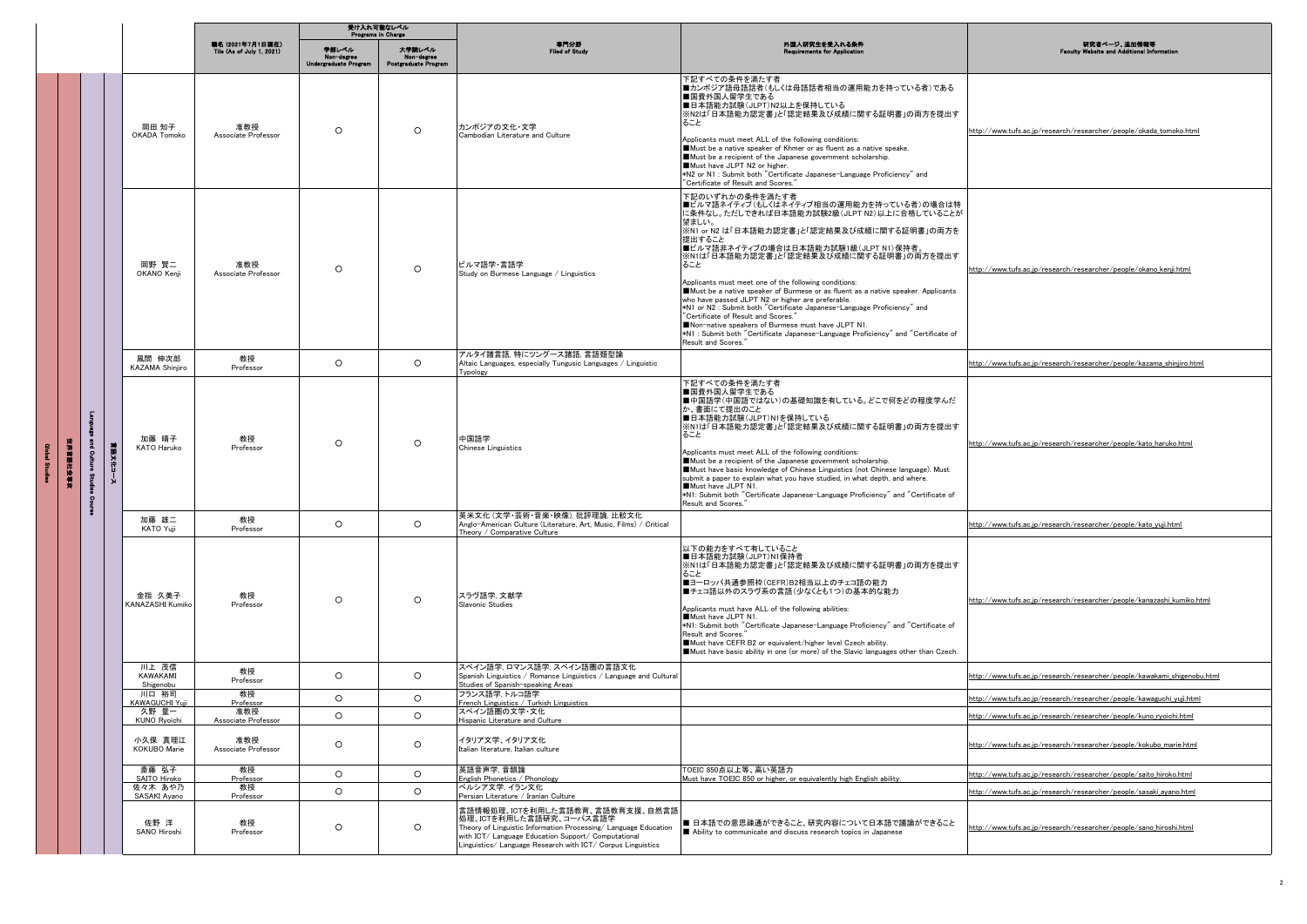|   |             |                                        |                                               | <b>Programs in Charge</b>                            | 受け入れ可能なレベル                                   |                                                                                                                                                                                                                                                                                                                            |                                                                                                                                                                                                                                                                                                                                                                                                                                                                                                                                                                                                                                                                                                                                                                                                                                                                                                                                                                                                                                                                                                                                                                                                                                                                                                                                                                                                                                                                          |                                                                                                                                                                                                    |
|---|-------------|----------------------------------------|-----------------------------------------------|------------------------------------------------------|----------------------------------------------|----------------------------------------------------------------------------------------------------------------------------------------------------------------------------------------------------------------------------------------------------------------------------------------------------------------------------|--------------------------------------------------------------------------------------------------------------------------------------------------------------------------------------------------------------------------------------------------------------------------------------------------------------------------------------------------------------------------------------------------------------------------------------------------------------------------------------------------------------------------------------------------------------------------------------------------------------------------------------------------------------------------------------------------------------------------------------------------------------------------------------------------------------------------------------------------------------------------------------------------------------------------------------------------------------------------------------------------------------------------------------------------------------------------------------------------------------------------------------------------------------------------------------------------------------------------------------------------------------------------------------------------------------------------------------------------------------------------------------------------------------------------------------------------------------------------|----------------------------------------------------------------------------------------------------------------------------------------------------------------------------------------------------|
|   |             |                                        | 職名 (2021年7月1日現在)<br>Tile (As of July 1, 2021) | 学部レベル<br>Non-degree<br>graduate Prog<br><b>Under</b> | 大学験レベル<br>Non-degree<br>Postgraduate Program | 専門分野<br>Filed of Study                                                                                                                                                                                                                                                                                                     | 外国人研究生を受入れる条件<br>nts for App                                                                                                                                                                                                                                                                                                                                                                                                                                                                                                                                                                                                                                                                                                                                                                                                                                                                                                                                                                                                                                                                                                                                                                                                                                                                                                                                                                                                                                             | 研究者ページ、追加情報等<br>bsite and Addit                                                                                                                                                                    |
|   |             | 島田 志津夫<br>SHIMADA Shizuo               | 講師<br>Lecturer                                | $\circ$                                              | $\times$                                     | 中央アジア地域研究<br>Central Asian Area Studies                                                                                                                                                                                                                                                                                    | 下記すべての条件を満たす者<br>■自身の研究分野について日本語で研究をおこなうことができる者<br>■原則として中央アジア諸国出身の国費留学生を受け入れる。<br>Applicants must meet ALL of the following conditions:<br>Must be able to conduct your research in Japanese.<br>Must be a recipient of the Japanese government scholarship from a Central Asian<br>country.                                                                                                                                                                                                                                                                                                                                                                                                                                                                                                                                                                                                                                                                                                                                                                                                                                                                                                                                                                                                                                                                                                                                                                            | http://www.tufs.ac.jp/research/researcher/people/shimada_shizuo.html                                                                                                                               |
|   |             | 菅原 睦<br><b>SUGAHARA</b><br>Mutsumi     | 教授<br>Professor                               | $\circ$                                              | $\circ$                                      | トルコ語言語学、トルコの言語政策、チュルク諸語、中央アジアチュ<br>ルク語古典文学<br>Turkish Linguistics / Language Policy in Turkey / Turkic<br>Languages / Classical Turkic Literature in Central Asia                                                                                                                                                          |                                                                                                                                                                                                                                                                                                                                                                                                                                                                                                                                                                                                                                                                                                                                                                                                                                                                                                                                                                                                                                                                                                                                                                                                                                                                                                                                                                                                                                                                          | http://www.tufs.ac.jp/research/researcher/people/sugahara_mutsumi.html                                                                                                                             |
|   |             | 鈴木 玲子<br>SUZUKI Reiko                  | 教授<br>Professor                               | $\circ$                                              | $\circ$                                      | ラオス語学, タイ(Tai)諸語の研究<br>Studies on Lao and Tai Languages                                                                                                                                                                                                                                                                    |                                                                                                                                                                                                                                                                                                                                                                                                                                                                                                                                                                                                                                                                                                                                                                                                                                                                                                                                                                                                                                                                                                                                                                                                                                                                                                                                                                                                                                                                          | http://www.tufs.ac.jp/research/researcher/people/suzuki_reiko.html                                                                                                                                 |
|   |             | 武田 千香<br><b>TAKEDA Chika</b>           | 教授<br>Professo                                | $\circ$                                              | $\circ$                                      | ブラジルの文学・文化<br>Brazilian Literature and Cultur                                                                                                                                                                                                                                                                              |                                                                                                                                                                                                                                                                                                                                                                                                                                                                                                                                                                                                                                                                                                                                                                                                                                                                                                                                                                                                                                                                                                                                                                                                                                                                                                                                                                                                                                                                          | http://www.tufs.ac.ip/research/researcher/people/takeda_chika.html                                                                                                                                 |
| ł | 中国科学学生<br>ā | 田島 充士<br><b>TAJIMA Atsushi</b>         | 准教授<br>Associate Professor                    | $\circ$                                              | $\circ$                                      | 1)ヴィゴツキーの発達心理学理論を活用した実証的な教育実践分 (4) 研究テーマが指導可能な領域内のものであること。<br>2) バフチンのダイアローグ理論を活用した実証的な教育実践分析<br>1)Empirical data analysis on school education utilizing the<br>theory of developmental psychology by L.S. Vygotsky.<br>2) Empirical data analysis on school education utilizing the<br>dialogical theory by M.M. Bakhtin. | 下記すべての条件を満たす者<br>(1)心理学実験法・調査法に関する実習を受け、心理学論文の書き方・心理統計法(多<br>変量解析を含む)に関する十分な知識を習得していること。<br>(2) 卒業論文において、量的分析をともなう心理学調査(心理学において標準的な基準<br>を満たしている論文であることが必要)を実施していること。<br>(3) 現時点で、日本語による指導および論文執筆に耐え得る語学力(日本語能力試験<br>(JLPT) N1ないし日本語検定1級))があること。<br>※N1は「日本語能力認定書」と「認定結果及び成績に関する証明書」の両方を提出す<br>ること。<br>※上記の要件をクリアしていることを確認するため、事前に課題を設定します。必ず事<br>前に連絡を行うこと。<br>Applicants must meet ALL of the following conditions:<br>1) Must have studied and practiced Experimental Psychology and Psychological<br>Research Method, have sufficient knowledge of Psychological Statistical Method<br>(including Multivariate Analysis), and be able to write Psychology-related academic<br>papers.<br>(2) Must have conducted Psychological Research through Quantitative Analysis when<br>writing a graduate thesis. (The thesis must meet the average writing standard in the<br>field of Psychology.)<br>(3) Must have sufficient Japanese ability (JLPT N1 or the Japanese Language<br>Examination Level 1). Must be able to take classes in Japanese and write academic<br>papers in Japanese at the time of application.<br>*Submit both "Certificate Japanese-Language Proficiency" and "Certificate of Result<br>and Scores."<br>(4) Topic of your reseach must be in the field I can teach.<br>*Applicants are requested to turn in an assignment to check if he/she meets all of<br>the above requirements. Must contact GAO (gao@tufs.ac.jp) before selection process. | 原則として、私の専門に近い研究計画を持つ方を受け入れます。<br>Professor Tajima will only accept applicants whose research topic is compatible with his.<br>http://www.tufs.ac.jp/research/researcher/people/tajima_atsushi.html |
|   |             | 趙 義成<br>CHO Eui-sung                   | 准教授<br>Associate Professo                     | $\circ$                                              | $\circ$                                      | 朝鮮語学<br>Korean Linguistics                                                                                                                                                                                                                                                                                                 |                                                                                                                                                                                                                                                                                                                                                                                                                                                                                                                                                                                                                                                                                                                                                                                                                                                                                                                                                                                                                                                                                                                                                                                                                                                                                                                                                                                                                                                                          | http://www.tufs.ac.jp/research/researcher/people/cho_euisung.html                                                                                                                                  |
|   |             | ティップティエンポン・コー<br>スィット<br>KOSIT Tiptiem | 准教授<br>Associate Professor                    | $\circ$                                              | $\circ$                                      | タイの文学・文化<br>Thai Literature / Thai Culture                                                                                                                                                                                                                                                                                 |                                                                                                                                                                                                                                                                                                                                                                                                                                                                                                                                                                                                                                                                                                                                                                                                                                                                                                                                                                                                                                                                                                                                                                                                                                                                                                                                                                                                                                                                          | http://www.tufs.ac.jp/research/researcher/people/kosit_tiptiempong.html                                                                                                                            |
|   |             | 投野 由紀夫<br><b>TONO Yukio</b>            | 教授<br>Professor                               | $\circ$                                              | $\circ$                                      | CEFR-J 開発と利用, コーパス言語学, 第二言語語彙習得, 辞書学<br>Development and Application of the CEFR-J / Corpus Linguistics<br>L2 Vocabulary Acquisition / Pedagogical Lexicography                                                                                                                                                             |                                                                                                                                                                                                                                                                                                                                                                                                                                                                                                                                                                                                                                                                                                                                                                                                                                                                                                                                                                                                                                                                                                                                                                                                                                                                                                                                                                                                                                                                          | http://www.tufs.ac.ip/research/researcher/people/tono_vukio.html                                                                                                                                   |
|   |             | 土佐 桂子<br><b>TOSA Keiko</b>             | 教授<br>Professor                               | $\circ$                                              | $\circ$                                      | 文化人類学, 地域研究 (ビルマ・宗教)<br>Sociology (International Migrations, Racial/Ethnic Relations, Social<br>Movement)                                                                                                                                                                                                                  |                                                                                                                                                                                                                                                                                                                                                                                                                                                                                                                                                                                                                                                                                                                                                                                                                                                                                                                                                                                                                                                                                                                                                                                                                                                                                                                                                                                                                                                                          | http://www.tufs.ac.jp/research/researcher/people/tosa_keiko.html                                                                                                                                   |
|   |             | 内藤 稔<br>NAITO Minoru                   | 准教授<br>Associate Professor                    | $\circ$                                              | $\circ$                                      | コミュニティ通訳研究<br>Community Interpreting                                                                                                                                                                                                                                                                                       | 日本語・英語間の演習を含むコミュニティ通訳研究のため、いずれかの言語の母語話<br>者であることが望ましい。加えて、下記すべての条件を満たす者<br>■日本語検定1級保持者<br>■TOEIC900点以上<br>Applicants should preferably be a native speaker of either Japanese or English as<br>he/she will intensively study community interpreting between Japanese and English<br>and conduct various field work.<br>In addition, applicants must meet ALL of the following conditions:<br>Must have the Japanese Language Examination Level 1 (the highest level). *This is<br>not JLTP.<br>Must have TOEIC 900 or higher.                                                                                                                                                                                                                                                                                                                                                                                                                                                                                                                                                                                                                                                                                                                                                                                                                                                                                                                                            | http://www.tufs.ac.jp/research/researcher/people/naito_minoru.html                                                                                                                                 |
|   |             | 中川 裕<br>NAKAGAWA Hiroshi               | 教授<br>Professor                               | $\circ$                                              | $\circ$                                      | 音声学,音韻論(ただし実用的な発音指導に関わる研究トピックに<br>は対応できません)<br>Phonetics and Phonology (Reseach topics related to the<br>nstruction of practical pronunciation are not acceptable)                                                                                                                                                         | 言語学と音声学の初歩的な知識を持つこと(国費外国人研究生も同様)<br>Applicants must have basic knowledge of Linguistics and Phonetics. (The same<br>condition applies for recipients of the Japanese government scholarship.)                                                                                                                                                                                                                                                                                                                                                                                                                                                                                                                                                                                                                                                                                                                                                                                                                                                                                                                                                                                                                                                                                                                                                                                                                                                                            | http://www.tufs.ac.jp/research/researcher/people/nakagawa_hirosi.html                                                                                                                              |
|   |             | 南 潤珍<br>NAM Yunjin                     | 教授<br>Professor                               | $\circ$                                              | $\circ$                                      | 朝鮮語学<br>Korean Linguistics                                                                                                                                                                                                                                                                                                 |                                                                                                                                                                                                                                                                                                                                                                                                                                                                                                                                                                                                                                                                                                                                                                                                                                                                                                                                                                                                                                                                                                                                                                                                                                                                                                                                                                                                                                                                          | http://www.tufs.ac.jp/research/researcher/people/nam_yunjin.html                                                                                                                                   |
|   |             | 成用 節<br>NARITA Takashi                 | 教授<br>Professor                               | $\circ$                                              | $\circ$                                      | ドイツ語学, 日独語対照研究<br>German Linguistics / Contrastive Linguistics between German and<br>Japanese                                                                                                                                                                                                                              |                                                                                                                                                                                                                                                                                                                                                                                                                                                                                                                                                                                                                                                                                                                                                                                                                                                                                                                                                                                                                                                                                                                                                                                                                                                                                                                                                                                                                                                                          | http://www.tufs.ac.jp/research/researcher/people/narita_takashi.html                                                                                                                               |
|   |             | 西岡 あかね<br>NISHIOKA Akane               | 准教授<br>Associate Professor                    | $\circ$                                              | $\circ$                                      | ドイツ文学. 比較文学<br>German Literature / Comparative Literature                                                                                                                                                                                                                                                                  |                                                                                                                                                                                                                                                                                                                                                                                                                                                                                                                                                                                                                                                                                                                                                                                                                                                                                                                                                                                                                                                                                                                                                                                                                                                                                                                                                                                                                                                                          | http://www.tufs.ac.jp/research/researcher/people/nishioka_akane.html                                                                                                                               |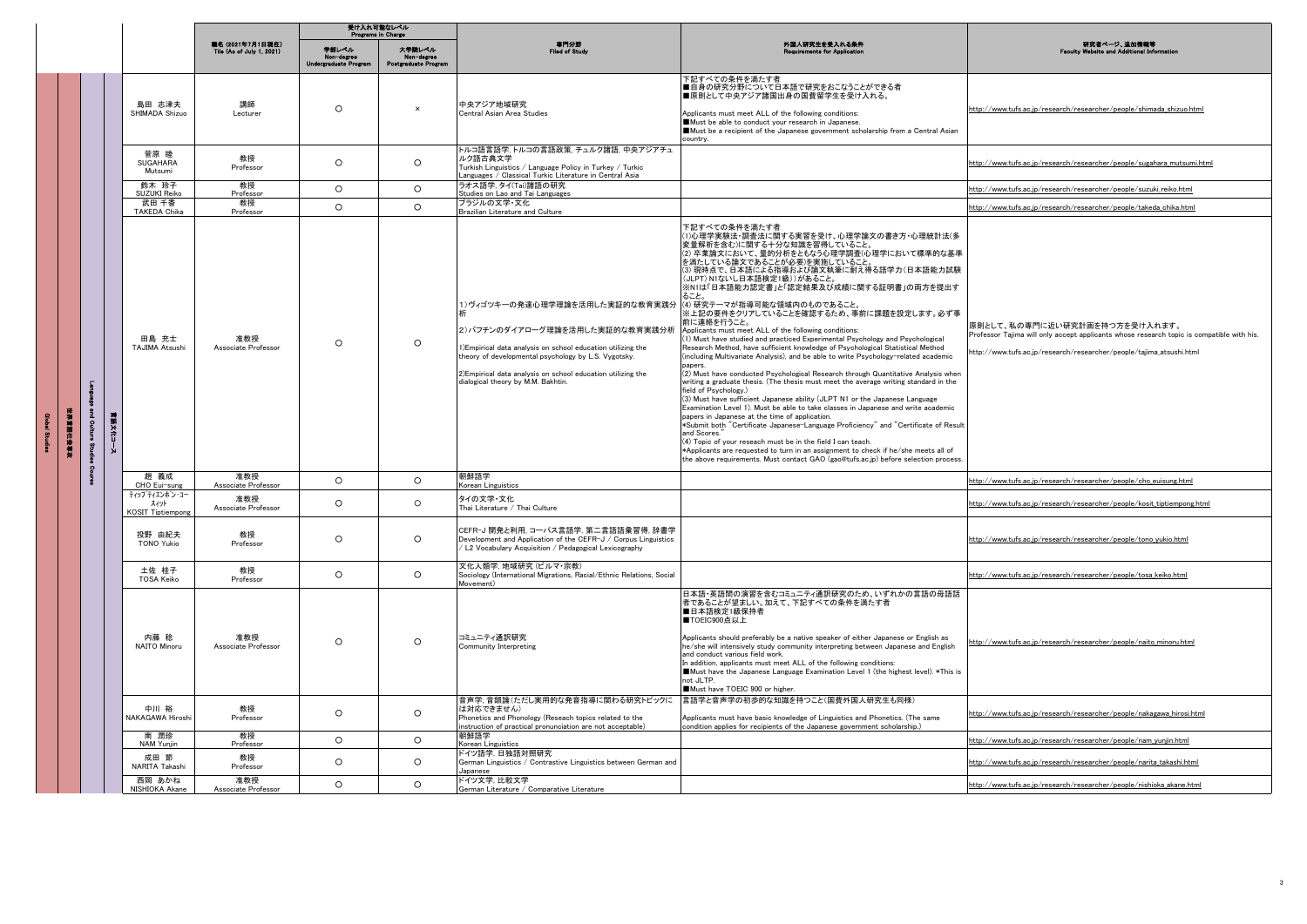|          |                         |                             |                                               | 受け入れ可能なレベル<br>Programs in Charge     |                                              |                                                                                                                                                                                             |                                                                                                                                                                                                                                                                                                                                                                                                                                                                                                             |                                                                         |
|----------|-------------------------|-----------------------------|-----------------------------------------------|--------------------------------------|----------------------------------------------|---------------------------------------------------------------------------------------------------------------------------------------------------------------------------------------------|-------------------------------------------------------------------------------------------------------------------------------------------------------------------------------------------------------------------------------------------------------------------------------------------------------------------------------------------------------------------------------------------------------------------------------------------------------------------------------------------------------------|-------------------------------------------------------------------------|
|          |                         |                             | 職名 (2021年7月1日現在)<br>Tile (As of July 1, 2021) | 学部レベル<br><b>Undergraduate Progra</b> | 大学院レベル<br>Non-degree<br>Postgraduate Program | 専門分野<br>Filed of Study                                                                                                                                                                      | 外国人研究生を受入れる条件<br><b>Requirements for Apr</b>                                                                                                                                                                                                                                                                                                                                                                                                                                                                | 研究者ページ、追加情報等<br>Website and Additional Info<br><b>Feoulo</b>            |
|          |                         | 丹羽 京子<br>NIWA Kvoko         | 教授<br>Professor                               | $\circ$                              | $\circ$                                      | ベンガル文学, 比較文学<br>Modern Bengali Literature / Comparative Literature                                                                                                                          | ■日本語もしくは英語の十分な運用能力があること。<br>■ベンガル文学、もしくは比較文学の明確な研究テーマがあること。<br>Applicants must be fluent in English or Japanese.<br>Research topics must be precise and related to Modern Bengali Literature or<br>Comparative Literature.                                                                                                                                                                                                                                                                                  | http://www.tufs.ac.jp/research/researcher/people/niwa_kyoko.html        |
|          |                         | 沼野 恭子<br>NUMANO Kyoko       | 教授<br>Professor                               | $\circ$                              | $\circ$                                      | ロシア文学. ロシア文化. 比較文学<br>Russian Literature / Russian Culture / Comparative Literature                                                                                                         | 以下のすべての要件を満たす者<br>■日本語能力試験1級(JLPT N1)保持者<br>■研究テーマがロシア文学·ロシア文化に関連したものであること<br>Applicants must meet All of the following conditions:<br>Must obtain JLPT N1.<br>Applicants whose research topics are related to Russian Literature or Russian<br>Culture.                                                                                                                                                                                                                                                    | http://www.tufs.ac.jp/research/researcher/people/numano_kyoko.html      |
|          |                         | 根岸 雅中<br>NEGISHI Masashi    | 教授<br>Professor                               | $\circ$                              | $\circ$                                      | 英語教育学, 言語テスト<br>English Language Teaching / Language Testing                                                                                                                                | 下記すべての条件を満たす者<br>■英語教育学分野を研究対象とすること<br>■CEFRのB2程度以上の英語力を有すること<br>Applicants must meet ALL of the following conditions:<br>The research topic must be within the field of English Language Teaching.<br>Must have CEFR B2 or higher English ability.                                                                                                                                                                                                                                                         | http://www.tufs.ac.jp/research/researcher/people/negishi_masashi.html   |
|          | Е                       | 野平 宗弘<br>NOHIRA Munehiro    | 准教授<br>Associate Professor                    | $\circ$                              | $\circ$                                      | ベトナム文学・思想、比較文学<br>Vietnamese Literature and Thought / Comparative Literature                                                                                                                | 下記すべての条件を満たす者<br>■国費外国人留学生である<br>■日本語能力試験(JLPT)N1を保持している<br>※N1は「日本語能力認定書」と「認定結果及び成績に関する証明書」の両方を提出す<br>ること<br>Applicants must meet ALL of the following conditions:<br>Must be a recipient of the Japanese government scholarship.<br>Must have JLPT N1.<br>*N1: Submit both "Certificate Japanese-Language Proficiency" and "Certificate of<br>Result and Scores."                                                                                                                                         | http://www.tufs.ac.jp/research/researcher/people/nohira_munehiro.html   |
| 计空间调节设备台 | ā.<br>言語文化二<br>ð,<br>-3 | 野元 裕樹<br>NOMOTO Hiroki      | 准教授<br>Associate Professor                    | $\circ$                              | $\circ$                                      | 統語論, 意味論 (全般), 東南アジア島嶼部の言語 (オーストロネシ<br>ア諸語, 英語変種), 言語資源開発<br>Syntax and Semantics / Languages of Insular Southeast Asia<br>(Austronesian, English varieties)/ Language resource development | 下記いずれかの条件を満たす者<br>■TOEFL iBT 85、IELTS Band 6.0、またはMUET Band 4以上の英語力、または<br>■母語話者レベルのマレー語またはインドネシア語、加えて日本語能力試験(JLPT)<br>N2L1<br>※N2, N1は「日本語能力認定書」と「認定結果及び成績に関する証明書」の両方を提出<br>すること<br>Applicants must meet ONE of the following conditions:<br>Must have TOEFL IBT 85, IELTS Band 6.0, or MUET Band 4 or higher. < OR><br>Must have native level Malay or Indonesian AND JLPT N2 or higher.<br>*N2 or N1: Submit both "Certificate Japanese-Language Proficiency" and<br>"Certificate of Result and Scores." | http://www.tufs.ac.jp/research/researcher/people/nomoto_hiroki.html     |
|          |                         | 橋本 雄一<br>HASHIMOTO Yuich    | 准教授<br>Associate Professo                     | $\circ$                              | $\circ$                                      | 中国近現代文学, 近代植民地文化事情<br>Modern Chinese Literature / Modern Colonial Culture                                                                                                                   |                                                                                                                                                                                                                                                                                                                                                                                                                                                                                                             | http://www.tufs.ac.jp/research/researcher/people/hashimoto_yuichi.html  |
|          |                         | 匹田 剛<br>HIKITA Go           | 教授<br>Professor                               | $\circ$                              | $\circ$                                      | ロシア語学<br>Russian Linguistics                                                                                                                                                                |                                                                                                                                                                                                                                                                                                                                                                                                                                                                                                             | http://www.tufs.ac.jp/research/researcher/people/hikita_go.html         |
|          |                         | 藤縄 康弘<br>FUJINAWA Yasuhir   | 教授<br>Professor                               | $\circ$                              | $\circ$                                      | ドイツ語学、ドイツ語と他言語の対照研究<br>Germanic Linguistics / Contrastive Linguistics between German<br>and other Languages                                                                                 | 下記すべての条件を満たす者<br>■日本語能力試験(JLPT)N1以上の日本語力<br>※N1は「日本語能力認定書」と「認定結果及び成績に関する証明書」の両方を提出す<br>ること<br>■ヨーロッパ共通参照枠(CEFR)B2相当以上のドイツ語力<br>Applicants must meet ALL of the following conditions:<br>Must have JLPT N1 or higher level Japanese ability.<br>*N1: Submit both "Certificate Japanese-Language Proficiency" and "Certificate of<br>Result and Scores."<br>Must have CEFR B2 or equivalent/higher level German ability.                                                                                      | http://www.tufs.ac.jp/research/researcher/people/fujinawa_yasuhiro.html |
|          |                         | 降幡 正志<br>FURIHATA Masashi   | 准教授<br>Associate Professor                    | $\circ$                              | $\circ$                                      | インドネシア語学、スンダ語学<br>Indonesian Linguistics / Sudanese Linguistics                                                                                                                             |                                                                                                                                                                                                                                                                                                                                                                                                                                                                                                             | http://www.tufs.ac.jp/research/researcher/people/furihata_masashi.html  |
|          |                         | 前田 和泉<br><b>MAEDA</b> Izumi | 准教授<br>Associate Professor                    | $\circ$                              | $\circ$                                      | 20世紀ロシア詩. 近現代ロシア文化<br>20th Century Russian Poetry / Modern Russian Culture                                                                                                                  | 下記すべての条件を満たす者<br>■日本語能力試験(JLPT)N1以上の日本語力 ※N1は「日本語能力認定書」と「認定結<br>果及び成績に関する証明書」の両方を提出すること<br>■ヨーロッパ共通参照枠(CEFR)B2相当以上のロシア語力<br>Applicants must meet ALL of the following conditions:<br>Must have JLPT N1 or higher level Japanese ability. *N1: Submit both "Certificate<br>Japanese-Language Proficiency" and "Certificate of Result and Scores."<br>Must have CEFR B2 or equivalent/higher level Russian ability.                                                                                           | http://www.tufs.ac.jp/research/researcher/people/maeda_izumi.html       |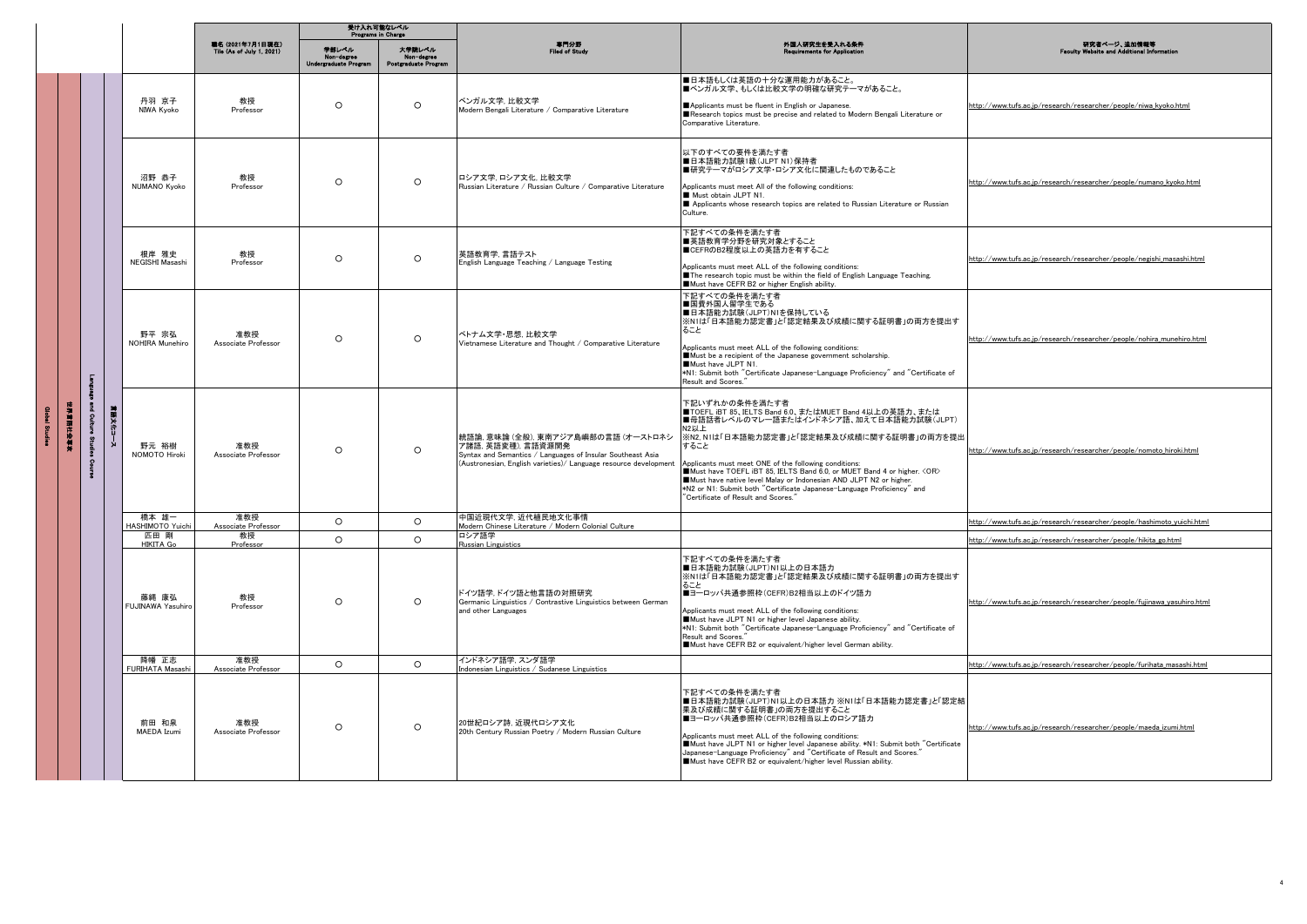|        |                      |                                      |                                               | 受け入れ可能なレベル<br>Programs in Charge             |                                              |                                                                                                                                                                                                                                                                                                         |                                                                                                                                                                                                                                                                                                                                                                                                                                                                                                                                                                                                                                                                                                                                                                                                                                                                                           |                                                                                                                                                                                                                                                                                                                                                                                                                                                                                                                                                                                                                                                                                                                            |
|--------|----------------------|--------------------------------------|-----------------------------------------------|----------------------------------------------|----------------------------------------------|---------------------------------------------------------------------------------------------------------------------------------------------------------------------------------------------------------------------------------------------------------------------------------------------------------|-------------------------------------------------------------------------------------------------------------------------------------------------------------------------------------------------------------------------------------------------------------------------------------------------------------------------------------------------------------------------------------------------------------------------------------------------------------------------------------------------------------------------------------------------------------------------------------------------------------------------------------------------------------------------------------------------------------------------------------------------------------------------------------------------------------------------------------------------------------------------------------------|----------------------------------------------------------------------------------------------------------------------------------------------------------------------------------------------------------------------------------------------------------------------------------------------------------------------------------------------------------------------------------------------------------------------------------------------------------------------------------------------------------------------------------------------------------------------------------------------------------------------------------------------------------------------------------------------------------------------------|
|        |                      |                                      | 職名 (2021年7月1日現在)<br>Tile (As of July 1, 2021) | 単部レベル<br>Non-degree<br>Undergraduate Program | 大学験レベル<br>Non-degree<br>Postgraduate Program | 専門分野<br>Filed of Study                                                                                                                                                                                                                                                                                  | 外国人研究生を受入れる条件<br><b>Requirements for Application</b>                                                                                                                                                                                                                                                                                                                                                                                                                                                                                                                                                                                                                                                                                                                                                                                                                                      | 研究者ページ、追加情報等<br><b>Faculty Website and Additional Information</b>                                                                                                                                                                                                                                                                                                                                                                                                                                                                                                                                                                                                                                                          |
|        |                      | 真鍋 求<br><b>MANABE Motomu</b>         | 准教授<br>Associate Professor                    | $\circ$                                      | $\circ$                                      | 運動生理学, 神経生理学<br>Exercise Physiology / Neurophysiology                                                                                                                                                                                                                                                   |                                                                                                                                                                                                                                                                                                                                                                                                                                                                                                                                                                                                                                                                                                                                                                                                                                                                                           | http://www.tufs.ac.jp/research/researcher/people/manabe_motomu.html                                                                                                                                                                                                                                                                                                                                                                                                                                                                                                                                                                                                                                                        |
|        |                      | 萬宮 健策<br>MAMIYA Kensaku              | 准教授<br>Associate Professor                    | $\Omega$                                     | $\circ$                                      | 新期インド・アーリヤ諸語 (ウルドゥー語, スィンディー語など), 社会<br>言語学<br>New Indo-Aryan Languages (Urdu, Sindhi) / Socio-Linguistics                                                                                                                                                                                              | 現代インド・アーリヤ諸語のうち1つ以上の言語の基礎を学んだもの。<br>受入希望者は、期間中の研究計画概略をA4版2枚以内にまとめて提出すること。使用<br>言語は、日本語、英語のどちらかとする。<br>Applicants must know the basic grammar of one of the Modern Indo-Aryan languages<br>such as Urdu, Hindi or Bengali. And the applicant must submit the 2-page outline of<br>his/her research in A4 size paper in English or Japanese.                                                                                                                                                                                                                                                                                                                                                                                                                                                                                                                                                | http://www.tufs.ac.jp/research/researcher/people/mamiya_kensaku.html                                                                                                                                                                                                                                                                                                                                                                                                                                                                                                                                                                                                                                                       |
|        |                      | 丸山 空大<br>MARUYAMA Takao              | 准教授<br>Associate Professor                    | $\circ$                                      | $\circ$                                      | 宗教学<br>Religious studies                                                                                                                                                                                                                                                                                |                                                                                                                                                                                                                                                                                                                                                                                                                                                                                                                                                                                                                                                                                                                                                                                                                                                                                           | http://www.tufs.ac.jp/research/researcher/people/maruyama_takao.html                                                                                                                                                                                                                                                                                                                                                                                                                                                                                                                                                                                                                                                       |
|        |                      | 水野 善文<br>MIZUNO Yoshifun             | 教授<br>Professor                               | $\circ$                                      | $\circ$                                      | 古典サンスクリット文学と中世ヒンディー文学<br>Sanskrit Literature / Medieval Hindi Literature                                                                                                                                                                                                                                |                                                                                                                                                                                                                                                                                                                                                                                                                                                                                                                                                                                                                                                                                                                                                                                                                                                                                           | http://www.tufs.ac.ip/research/researcher/people/mizuno_voshifumi.html                                                                                                                                                                                                                                                                                                                                                                                                                                                                                                                                                                                                                                                     |
|        |                      | 箕浦 信勝<br><b>MINOURA</b><br>Nobukatsu | 准教授<br>Associate Professor                    | $\circ$                                      | $\circ$                                      | 言語学, 手話言語学, アサバスカ言語学<br>Linguistics / Sign Language Linguistics / Athabaskan Linguistics                                                                                                                                                                                                                |                                                                                                                                                                                                                                                                                                                                                                                                                                                                                                                                                                                                                                                                                                                                                                                                                                                                                           | http://www.tufs.ac.jp/research/researcher/people/minoura_nobukatsu.html                                                                                                                                                                                                                                                                                                                                                                                                                                                                                                                                                                                                                                                    |
| 球細菌体液体 | Ę<br>and Ou<br>■東文化: | 三宅 登之<br><b>MIYAKE Takayuki</b>      | 教授<br>Professor                               | $\circ$                                      | $\circ$                                      | 中国語学<br>Chinese Linguistics                                                                                                                                                                                                                                                                             | 下記すべての条件を満たす者<br>■国費外国人留学生である<br>■日本語能力試験(JLPT)N1を保持している<br>※N1は「日本語能力認定書」と「認定結果及び成績に関する証明書」の両方を提出す<br>ること<br>■中国語学の研究を既に行っており、この分野の研究の基礎を有していること。言語学<br>や日本語学ではなく、あくまでも中国語学(中国語ではない)の授業を大学以上の高等<br>教育機関において履修し単位を取得していることを確認するため、成績証明書を提出<br>すること。<br>Applicants must meet ALL of the following conditions:<br>Must be a recipient of the Japanese government scholarship.<br>■ Must obtain JLPT N1. Submit both "Certificate Japanese-Language Proficiency"<br>and "Certificate of Result and Scores."<br>Applicants must have been already conducting research regarding Chinese<br>Linguistics, not Linguistics or Japanese Linguistics. The applicants must already have<br>the basic knowledge of the research field. Submit a transcript to show that you have<br>taken Chinese Linguistics classes (not Chinese Language) at a university or a higher<br>educational institution. | http://www.tufs.ac.ip/research/researcher/people/mivake takavuki.html                                                                                                                                                                                                                                                                                                                                                                                                                                                                                                                                                                                                                                                      |
|        |                      | 望月 圭子<br>MOCHIZUKI Keiko             | 教授<br>Professor                               | $\circ$                                      | $\circ$                                      | 言語学 (統語論・意味論・語彙論), 対照言語学, 第二言語習得, 外<br>国語教育学 (英語・日本語・中国語教育). 学習者コーパス研究. 中<br>国語学<br>Linguistics (Syntax, Semantics and Lexicon) / Comparative<br>Linguistics / Second Language Acquisition / Pedagogical Gramma<br>(English, Japanese and Chinese) / Learners' Corpus Research /<br>Chinese Linguistics | 国費留学生及び公益財団法人交流協会奨学生(実質的な日本政府公費留学奨学生)<br>Applicants must meet ONE of the following conditions:<br>Must be a recipient of the Japanese government scholarship. < OR><br>Must be a recipient of a scholarship from Interchange Association, Japan (IAJ)<br>(which is practically the same as the Japanese government scholarship).                                                                                                                                                                                                                                                                                                                                                                                                                                                                                                                                                          | http://www.tufs.ac.jp/research/researcher/people/mochizuki_keiko.html<br>受入可能な研究テーマは以下のいずれかに関連するテーマです。<br>■日本語と外国語との対照研究と言語教育への応用<br>■学習者の母語に基づく英語教育または、日本語教育または、中国語教育<br>■学習者コーパスに基づく第二言語習得<br>■日本語と英語または中国語との翻訳論<br>■理論言語学·対照言語学<br>Professor Mochizuki accepts the following research topics:<br>■ Comparative research of the Japanese language and a non-Japanese language and its<br>application for language education<br>English, Japanese, or Chinese language education based on a learner's native language<br>Second language acquisition based on the learner's corpus<br>Translation theory between Japanese and English or between Japanese and Chinese<br>Theoretical Linguistics, Comparative Linguistics |
|        |                      | 望月 源<br>MOCHIZUKI Hajime             | 准教授<br>Associate Professor                    | $\circ$                                      | $\circ$                                      | 知能情報学, 学習支援システム, 教育工学<br>Intelligent Informatics / Learning Support System / Educational<br>Technology                                                                                                                                                                                                  | 下記すべての条件を満たす者<br>■日本語学習をこれまでに十分に受けていること。日本語で専門文献を読み、論文を<br>書けるだけのレベルであること。<br>■自然言語処理・計算言語学を1年以上学んでいること。どこでどのように学んできた<br>のかを書面にて提出すること。<br>Applicants must meet ALL of the following conditions:<br>Must have had sufficient Japanese language education. Must be able to read and<br>write academic papers in Japanese.<br>Must have studied Natural Language Processing and Computational Linguistics for a<br>minimum of one year. Must submit a paper to explain in what program and how you<br>have studied these subjects                                                                                                                                                                                                                                                                                                                                                           | http://www.tufs.ac.jp/research/researcher/people/mochizuki_hajime.html                                                                                                                                                                                                                                                                                                                                                                                                                                                                                                                                                                                                                                                     |
|        |                      | 森田 耕司<br>MORITA Koji                 | 准教授<br>Associate Professor                    | $\circ$                                      | $\circ$                                      | ポーランド言語文化研究<br>Polish Language and Culture Studies                                                                                                                                                                                                                                                      |                                                                                                                                                                                                                                                                                                                                                                                                                                                                                                                                                                                                                                                                                                                                                                                                                                                                                           | http://www.tufs.ac.jp/research/researcher/people/morita_koji.html                                                                                                                                                                                                                                                                                                                                                                                                                                                                                                                                                                                                                                                          |
|        |                      | 八木 久美子<br>YAGI Kumiko                | 教授<br>Professor                               | $\circ$                                      | $\circ$                                      | 宗教学 (イスラム研究)<br>Study of Religion (Islam)                                                                                                                                                                                                                                                               | 下記すべての条件を満たす者<br>■日本語能力試験(JLPT)N1保持者<br>※N1は「日本語能力認定書」と「認定結果及び成績に関する証明書」の両方を提出す<br>ること<br>■宗教学あるいはイスラム研究の基礎をすでに身につけていること。<br>Applicants must meet ALL of the following conditions:<br>Must have JLPT N1<br>*N1: Submit both "Certificate Japanese-Language Proficiency" and "Certificate of<br>Result and Scores.<br>Must already have the basic knowledge of the research field that is religious studies<br>or Islamic studies.                                                                                                                                                                                                                                                                                                                                                                                                                                                         | http://www.tufs.ac.jp/research/researcher/people/yagi_kumiko.html                                                                                                                                                                                                                                                                                                                                                                                                                                                                                                                                                                                                                                                          |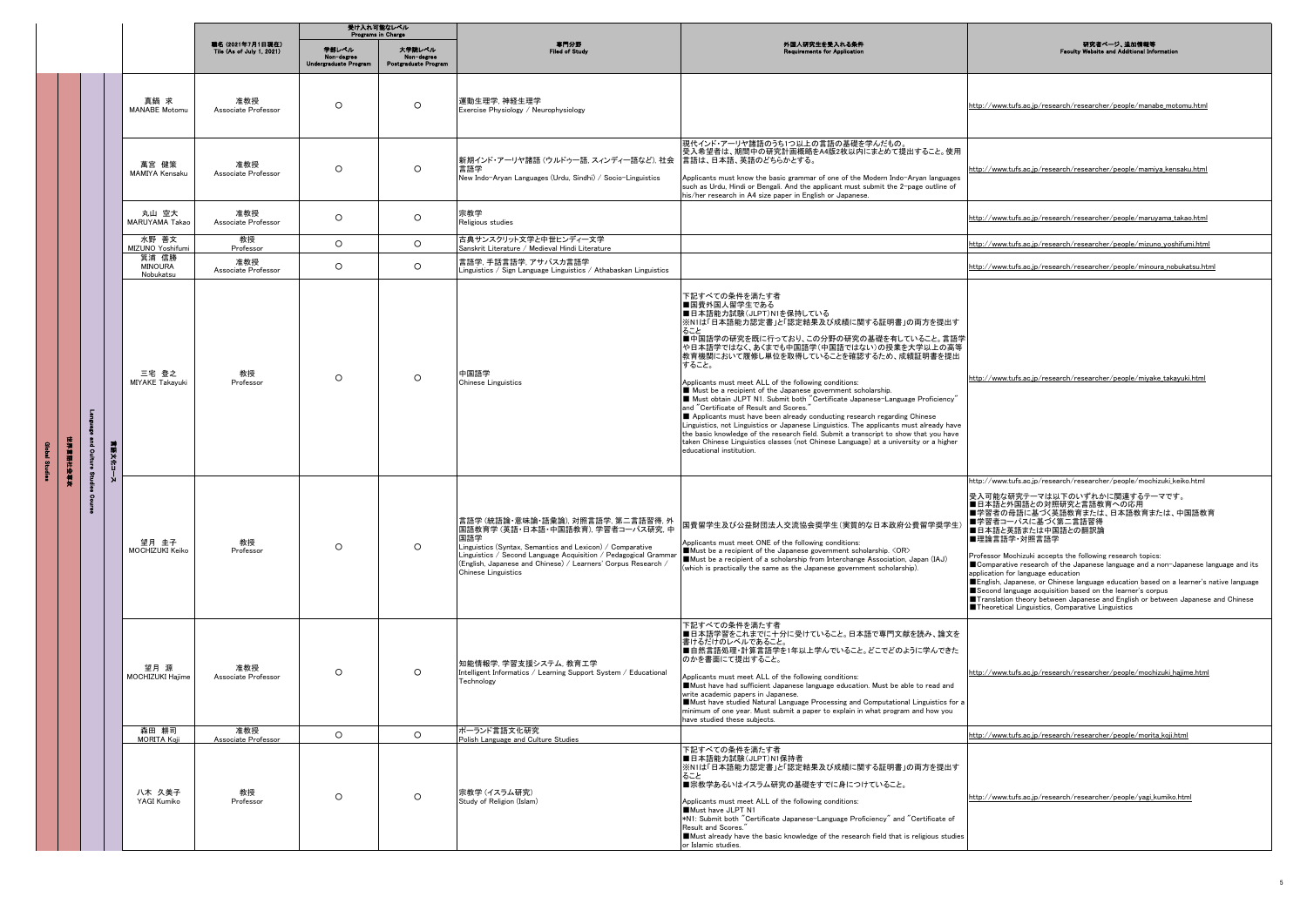|                           |           |                                                |                                               | 受け入れ可能なレベル<br>Programs in Charge |                                              |                                                                                                                                                                             |                                                                                                                                                                                                                                                                                                                                                                                                                                                                                                                                                                                                                                                                                                                                                                                                                                                                                                                                                                                                                                                                                                                                                                                                                                                                                                                                                                                                                                                                                                                                                                                                                                                                                                                                                                                                                                                                                                                                                                                                                                                                                                                                                                                                                                                                                                                                                                                                                  |                                                                                                                                                                                                                                                                                                                                                                                                                                                                                                                                                                                                                                                                                                                                                                                              |
|---------------------------|-----------|------------------------------------------------|-----------------------------------------------|----------------------------------|----------------------------------------------|-----------------------------------------------------------------------------------------------------------------------------------------------------------------------------|------------------------------------------------------------------------------------------------------------------------------------------------------------------------------------------------------------------------------------------------------------------------------------------------------------------------------------------------------------------------------------------------------------------------------------------------------------------------------------------------------------------------------------------------------------------------------------------------------------------------------------------------------------------------------------------------------------------------------------------------------------------------------------------------------------------------------------------------------------------------------------------------------------------------------------------------------------------------------------------------------------------------------------------------------------------------------------------------------------------------------------------------------------------------------------------------------------------------------------------------------------------------------------------------------------------------------------------------------------------------------------------------------------------------------------------------------------------------------------------------------------------------------------------------------------------------------------------------------------------------------------------------------------------------------------------------------------------------------------------------------------------------------------------------------------------------------------------------------------------------------------------------------------------------------------------------------------------------------------------------------------------------------------------------------------------------------------------------------------------------------------------------------------------------------------------------------------------------------------------------------------------------------------------------------------------------------------------------------------------------------------------------------------------|----------------------------------------------------------------------------------------------------------------------------------------------------------------------------------------------------------------------------------------------------------------------------------------------------------------------------------------------------------------------------------------------------------------------------------------------------------------------------------------------------------------------------------------------------------------------------------------------------------------------------------------------------------------------------------------------------------------------------------------------------------------------------------------------|
|                           |           |                                                | 職名 (2021年7月1日現在)<br>Tile (As of July 1, 2021) | 学部レベル<br>Undergraduate Program   | 大学院レベル<br>Non-degree<br>Postgraduate Program | 専門分野<br><b>Filed of Study</b>                                                                                                                                               | 外国人研究生を受入れる条件<br><b>Requirements for Appl</b>                                                                                                                                                                                                                                                                                                                                                                                                                                                                                                                                                                                                                                                                                                                                                                                                                                                                                                                                                                                                                                                                                                                                                                                                                                                                                                                                                                                                                                                                                                                                                                                                                                                                                                                                                                                                                                                                                                                                                                                                                                                                                                                                                                                                                                                                                                                                                                    | 研究者ページ、追加情報等<br><b>Nebsite and Additional Info</b><br>Feoulty                                                                                                                                                                                                                                                                                                                                                                                                                                                                                                                                                                                                                                                                                                                                |
|                           |           | 山口 裕之<br>YAMAGUCHI<br>Hiroyuki                 | 教授<br>Professor                               | $\circ$                          | $\circ$                                      | ドイツ文化・文学・思想, 表象文化論<br>German Culture and Literature / Theory of Culture and<br>Representation                                                                               |                                                                                                                                                                                                                                                                                                                                                                                                                                                                                                                                                                                                                                                                                                                                                                                                                                                                                                                                                                                                                                                                                                                                                                                                                                                                                                                                                                                                                                                                                                                                                                                                                                                                                                                                                                                                                                                                                                                                                                                                                                                                                                                                                                                                                                                                                                                                                                                                                  | http://www.tufs.ac.jp/research/researcher/people/yamaguchi_hiroyuki.html                                                                                                                                                                                                                                                                                                                                                                                                                                                                                                                                                                                                                                                                                                                     |
|                           |           | 山本 真司<br>YAMAMOTO Shinji                       | 准教授<br>Associate Professor                    | $\circ$                          | $\circ$                                      | イタリア語学<br>Italian Linguistics                                                                                                                                               |                                                                                                                                                                                                                                                                                                                                                                                                                                                                                                                                                                                                                                                                                                                                                                                                                                                                                                                                                                                                                                                                                                                                                                                                                                                                                                                                                                                                                                                                                                                                                                                                                                                                                                                                                                                                                                                                                                                                                                                                                                                                                                                                                                                                                                                                                                                                                                                                                  | http://www.tufs.ac.jp/research/researcher/people/yamamoto_shinji.html                                                                                                                                                                                                                                                                                                                                                                                                                                                                                                                                                                                                                                                                                                                        |
|                           |           | 吉枝 聡子<br>YOSHIE Satoko                         | 准教授<br>Associate Professor                    | $\circ$                          | $\circ$                                      | ペルシア語学, イラン諸語研究<br>Persian Linguistics / Iranian Languages                                                                                                                  |                                                                                                                                                                                                                                                                                                                                                                                                                                                                                                                                                                                                                                                                                                                                                                                                                                                                                                                                                                                                                                                                                                                                                                                                                                                                                                                                                                                                                                                                                                                                                                                                                                                                                                                                                                                                                                                                                                                                                                                                                                                                                                                                                                                                                                                                                                                                                                                                                  | http://www.tufs.ac.jp/research/researcher/people/yoshie_satoko.html                                                                                                                                                                                                                                                                                                                                                                                                                                                                                                                                                                                                                                                                                                                          |
| г<br>医第三指数<br>튒<br>5<br>2 | ■東文化<br>Į | 吉冨 朝子<br>YOSHITOMI Asako<br>吉本 秀之              | 教授<br>Professor                               | $\circ$                          | $\circ$                                      | 第二言語習得研究, 応用言語学, 英語教育学<br>Second Language Acquisition / Applied Linguistics / Teaching<br>English as a Foreign Language (TEFL)                                              | 下記すべての条件を満たす者<br>■日本語力が十分にあり、日本語能力試験(JLPT)N1を持っていること。また、日本語<br> 学習をこれまでに十分に受けていること。日本語で専門文献を読み、論文を書けるだけ<br>のレベルであること。<br>※N1は「日本語能力認定書」と「認定結果及び成績に関する証明書」の両方を提出す<br>ること。<br>■英語力が十分にあり、英語検定準1級以上あるいはTOEIC850点以上相当であること<br>(CEFR B2以上のレベルであることを示す他の標準テストによる英語力証明でも可)。英<br>語で専門文献を読み、論文を書けること。<br>■現在または以前に所属していた教育機関での成績証明書(第一次選考への応募の<br>際、原本のスキャンを添付すること)を提出できること。その成績が優秀であること。ま<br>た、過去に勉強したことがある科目の中に、言語学あるいは応用言語学関連の基礎科<br>目が含まれていること。<br>■研究生としてどのような課題についてどのように研究したいか、なるべく具体的に「従<br>来の研究内容と今後の研究計画」(詳しくは募集要項を参照すること)にまとめること。<br>その内容が、指導できるものであると私が判断できるものであること。<br>■翌年度、英語教育学を専門領域として、本学の大学院を受験予定であり、無事合<br>格・入学・修了できた暁の進路について、明確な希望・計画があること。<br>※これらの条件を満たす者に対してのみ面接試験を別途実施し、最終合格者を決定し<br>ます。直接面接が難しい場合はZoomで面接を行います。<br>Applicants must meet ALL of the following conditions:<br>Must have JLPT N1. Must have had sufficient Japanese language education. Must<br>be able to read and write academic papers in Japanese.<br>*N1: Submit both "Certificate Japanese-Language Proficiency" and "Certificate of<br>Result and Scores.<br>Must have Eiken Level pre-1 or higher or TOEIC 850 or higher. (Other official<br>English test scores equivalent to/higher than CEFR B2 are also acceptable.) Must be<br>able to read and write academic papers in English.<br>Must submit an academic transcript from current or previous educational<br>institution(s). Attach a scan of the original transcript to your e-mail to GAO. Grades<br>must be excellent. Must have taken classes related to Linguistics and/or Applied<br>Linguistics, which must show on the transcript.<br>■In the "Previous Research Content and Future Research Plan"(details provided in<br>the Application Procedure for Privately Financed International Research Students).<br>describe specifically your research topic and methodological approach. Your research<br>topic must be compatible with Professor Yoshitomi's field of study.<br>Must be planning to apply for TUFS Master's/Doctoral program in the field of<br>Teaching English as a Foreign Language (TEFL) in the following year. Must have clear<br>academic and professional goals after you are admitted to the degree program and<br>after graduation.<br>*An interview will be held (either face-to-face or via internet video call) for the<br>applicants who meet all of the above conditions. One or two successful applicants will<br>be selected. | http://www.tufs.ac.jp/research/researcher/people/yoshitomi_asako.html<br>■他の教員の研究生となった場合、私が担当する専修科目の授業の聴講は認めています。<br>(ただし、その指導教員の許可は必要です。)<br>■本学の大学院に無事合格し正規の大学院生になった場合、研究分野が英語教育学分野<br>であり、論文の主任指導教員に私を希望する場合、研究生の時の指導教員が誰であったか<br>に関わらず「私費外国人研究生を受入れる条件」のような制限を設けずに指導を引き受けて<br>います。<br>International research students mentored by other research advisors may observe<br>Professor Yoshitomi's lectures once it is approved by their research advisors.<br>Professor Yoshitomi will act as a supervisor of graduate students, if requested to do so<br>(regardless of who their previous research advisor was). This is as long as the applicant<br>passes the entrance examination for TUFS Master's/Doctoral program in the field of<br>Feaching English as a Foreign Language (TEFL). |
|                           |           | YOSHIMOTO<br>Hideyuki                          | 教授<br>Professor                               | $\circ$                          | $\circ$                                      | 科学史, 科学思想史, 科学技術史<br>History of Science / History of Technology                                                                                                             |                                                                                                                                                                                                                                                                                                                                                                                                                                                                                                                                                                                                                                                                                                                                                                                                                                                                                                                                                                                                                                                                                                                                                                                                                                                                                                                                                                                                                                                                                                                                                                                                                                                                                                                                                                                                                                                                                                                                                                                                                                                                                                                                                                                                                                                                                                                                                                                                                  | http://www.tufs.ac.jp/research/researcher/people/yoshimoto_hideyuki.html                                                                                                                                                                                                                                                                                                                                                                                                                                                                                                                                                                                                                                                                                                                     |
|                           |           | 呉人 徳司<br>KUREBITO Tokus                        | 教授<br>Professor                               | $\circ$                          | $\circ$                                      | 言語学. チュクチ語<br>Chukchi Language                                                                                                                                              |                                                                                                                                                                                                                                                                                                                                                                                                                                                                                                                                                                                                                                                                                                                                                                                                                                                                                                                                                                                                                                                                                                                                                                                                                                                                                                                                                                                                                                                                                                                                                                                                                                                                                                                                                                                                                                                                                                                                                                                                                                                                                                                                                                                                                                                                                                                                                                                                                  | http://www.tufs.ac.jp/research/researcher/people/kurebito_tokusu.html                                                                                                                                                                                                                                                                                                                                                                                                                                                                                                                                                                                                                                                                                                                        |
|                           |           | 児倉 徳和<br>KOGURA Norikazu                       | 准教授<br>Associate Professor                    | $\circ$                          | $\circ$                                      | 言語学、シベ語<br>Linguistics/Sibe (Xibe)                                                                                                                                          | 日本語能力試験1級(JLPT N1)保持者<br>Must obtain JLPT N1                                                                                                                                                                                                                                                                                                                                                                                                                                                                                                                                                                                                                                                                                                                                                                                                                                                                                                                                                                                                                                                                                                                                                                                                                                                                                                                                                                                                                                                                                                                                                                                                                                                                                                                                                                                                                                                                                                                                                                                                                                                                                                                                                                                                                                                                                                                                                                     | http://www.tufs.ac.jp/research/researcher/people/kogura_norikazu.html                                                                                                                                                                                                                                                                                                                                                                                                                                                                                                                                                                                                                                                                                                                        |
|                           |           | 澤田 英夫<br>SAWADA Hideo                          | 教授<br>Professor                               | $\circ$                          | $\circ$                                      | ビルマ系少数言語の記述, 東南アジア大陸部インド系文字の体系   ■学部以上で一般言語学の授業を履修していること<br>Description of Burmish Minority Languages / Study of the Systems<br>of Indic Scripts in Mainland Southeast Asia | 下記すべての条件を満たす者:<br>■日本語能力試験1級(JLPT N1)を保持していること<br>※N1は「日本語能力認定書」「認定結果及び成績に関する証明書」の両方を提出する<br>Applicants must meet all of the following conditions:<br>Must obtain JLPT N1. Submit both "Certificate Japanese-Language Proficiency"<br>and "Certificate of Result and Scores."<br>Must have already taken a general linguistics course at the undergraduate level or<br>above.                                                                                                                                                                                                                                                                                                                                                                                                                                                                                                                                                                                                                                                                                                                                                                                                                                                                                                                                                                                                                                                                                                                                                                                                                                                                                                                                                                                                                                                                                                                                                                                                                                                                                                                                                                                                                                                                                                                                                                                                                                    | http://www.tufs.ac.jp/research/researcher/people/sawada_hideo.html                                                                                                                                                                                                                                                                                                                                                                                                                                                                                                                                                                                                                                                                                                                           |
|                           |           | 椎野 若菜                                          | 准教授<br>Associate Professor                    | $\circ$                          | $\circ$                                      | 社会人類学, 東アフリカ民族誌                                                                                                                                                             |                                                                                                                                                                                                                                                                                                                                                                                                                                                                                                                                                                                                                                                                                                                                                                                                                                                                                                                                                                                                                                                                                                                                                                                                                                                                                                                                                                                                                                                                                                                                                                                                                                                                                                                                                                                                                                                                                                                                                                                                                                                                                                                                                                                                                                                                                                                                                                                                                  | http://www.tufs.ac.jp/research/researcher/people/shiino_wakana.html                                                                                                                                                                                                                                                                                                                                                                                                                                                                                                                                                                                                                                                                                                                          |
|                           |           | SHIINO Wakana<br>品川 大輔<br>SHINAGAWA<br>Daisuke | 准教授<br>Associate Professor                    | $\circ$                          | $\circ$                                      | Social Anthropology / Ethnography of East Africa<br>言語学. バントゥ諸語<br>Linguistics / Bantu Languages                                                                            |                                                                                                                                                                                                                                                                                                                                                                                                                                                                                                                                                                                                                                                                                                                                                                                                                                                                                                                                                                                                                                                                                                                                                                                                                                                                                                                                                                                                                                                                                                                                                                                                                                                                                                                                                                                                                                                                                                                                                                                                                                                                                                                                                                                                                                                                                                                                                                                                                  | http://www.tufs.ac.ip/research/researcher/people/shinagawa_daisuke.html                                                                                                                                                                                                                                                                                                                                                                                                                                                                                                                                                                                                                                                                                                                      |
|                           |           | 中山 俊秀<br>NAKAYAMA<br>Toshihide                 | 教授<br>Professor                               | $\circ$                          | $\circ$                                      | ヌートカ語, 用法基盤言語学, 言語ドキュメンテーション研究, 類型論<br>Nuuchahnulth (Nootka) / Usage-based Linguistics / Language<br>Documentation / Typology                                               |                                                                                                                                                                                                                                                                                                                                                                                                                                                                                                                                                                                                                                                                                                                                                                                                                                                                                                                                                                                                                                                                                                                                                                                                                                                                                                                                                                                                                                                                                                                                                                                                                                                                                                                                                                                                                                                                                                                                                                                                                                                                                                                                                                                                                                                                                                                                                                                                                  | http://www.tufs.ac.jp/research/researcher/people/nakayama_toshihide.html                                                                                                                                                                                                                                                                                                                                                                                                                                                                                                                                                                                                                                                                                                                     |
|                           |           | 星泉<br>HOSHI Izumi                              | 教授<br>Professor                               | $\circ$                          | $\circ$                                      | チベット文化圏の言語学<br>Linguistics of Tibetan Area                                                                                                                                  |                                                                                                                                                                                                                                                                                                                                                                                                                                                                                                                                                                                                                                                                                                                                                                                                                                                                                                                                                                                                                                                                                                                                                                                                                                                                                                                                                                                                                                                                                                                                                                                                                                                                                                                                                                                                                                                                                                                                                                                                                                                                                                                                                                                                                                                                                                                                                                                                                  | http://www.tufs.ac.ip/research/researcher/people/hoshi izumi.html                                                                                                                                                                                                                                                                                                                                                                                                                                                                                                                                                                                                                                                                                                                            |
|                           |           | 渡辺 己<br>WATANABE Honoré                        | 教授<br>Professor                               | $\circ$                          | $\circ$                                      | セイリッシュ語<br>Salishan Languages                                                                                                                                               |                                                                                                                                                                                                                                                                                                                                                                                                                                                                                                                                                                                                                                                                                                                                                                                                                                                                                                                                                                                                                                                                                                                                                                                                                                                                                                                                                                                                                                                                                                                                                                                                                                                                                                                                                                                                                                                                                                                                                                                                                                                                                                                                                                                                                                                                                                                                                                                                                  | http://www.tufs.ac.jp/research/researcher/people/watanabe_honore.html                                                                                                                                                                                                                                                                                                                                                                                                                                                                                                                                                                                                                                                                                                                        |
|                           |           | 荒川 慎太郎<br><b>ARAKAWA Shintaro</b>              | 准教授<br>Associate Professor                    | $\circ$                          | $\circ$                                      | 西夏語<br>Tangut                                                                                                                                                               |                                                                                                                                                                                                                                                                                                                                                                                                                                                                                                                                                                                                                                                                                                                                                                                                                                                                                                                                                                                                                                                                                                                                                                                                                                                                                                                                                                                                                                                                                                                                                                                                                                                                                                                                                                                                                                                                                                                                                                                                                                                                                                                                                                                                                                                                                                                                                                                                                  | http://www.tufs.ac.jp/research/researcher/people/arakawa_shintaro.html                                                                                                                                                                                                                                                                                                                                                                                                                                                                                                                                                                                                                                                                                                                       |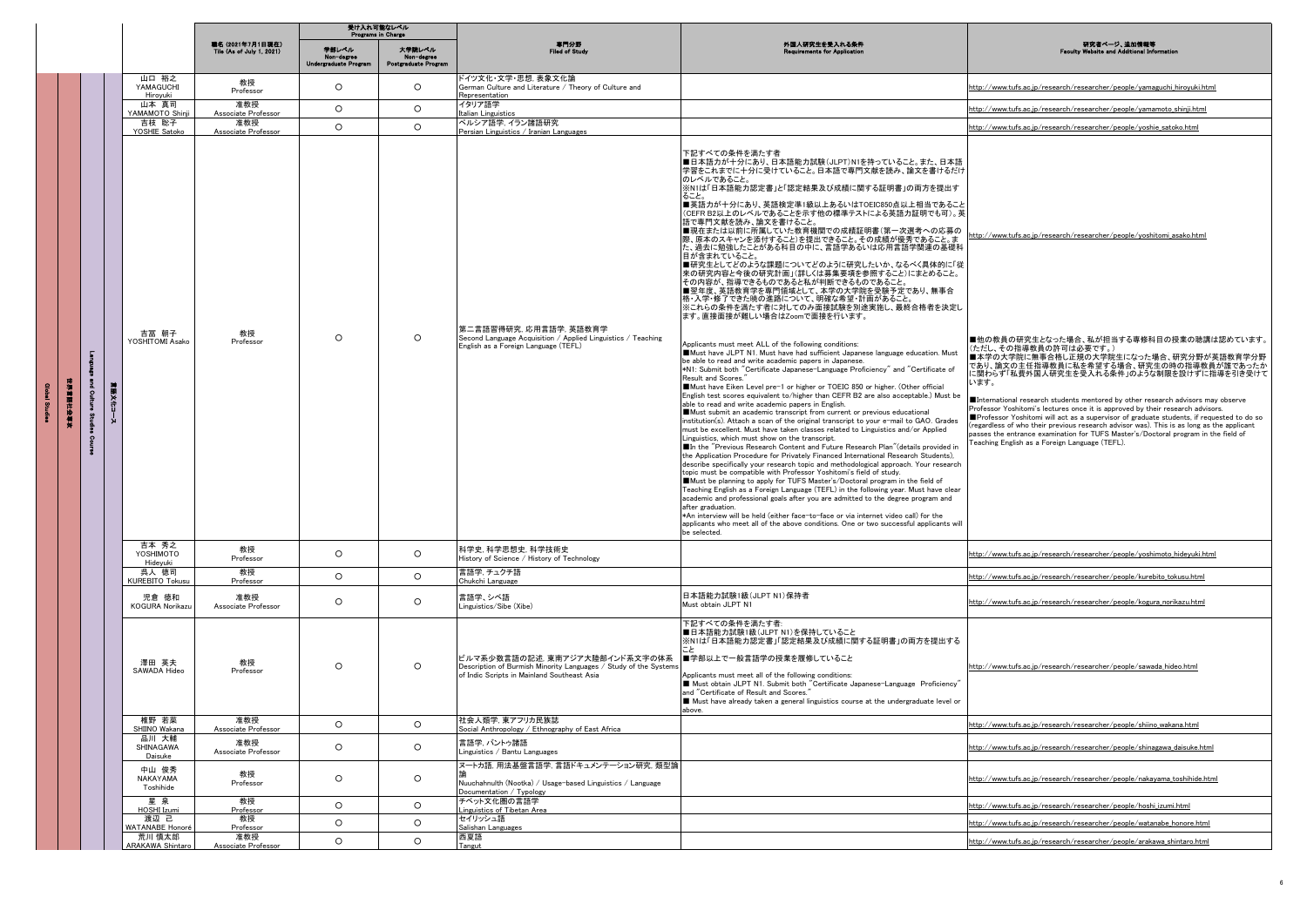|                                |                              |         |                                                    |                                                      | 受け入れ可能なレベル<br>Programs in Charge             |                                              |                                                                                                                                        |                                                                                                                                                                                                                                                                                                                                                                                                                                                                                                                                                                                                                                                                                                                                                                                                                                                                                                                                                                 |                                                                                                                                                                                |
|--------------------------------|------------------------------|---------|----------------------------------------------------|------------------------------------------------------|----------------------------------------------|----------------------------------------------|----------------------------------------------------------------------------------------------------------------------------------------|-----------------------------------------------------------------------------------------------------------------------------------------------------------------------------------------------------------------------------------------------------------------------------------------------------------------------------------------------------------------------------------------------------------------------------------------------------------------------------------------------------------------------------------------------------------------------------------------------------------------------------------------------------------------------------------------------------------------------------------------------------------------------------------------------------------------------------------------------------------------------------------------------------------------------------------------------------------------|--------------------------------------------------------------------------------------------------------------------------------------------------------------------------------|
|                                |                              |         |                                                    | 職名 (2021年7月1日現在)<br><b>Tile (As of July 1, 2021)</b> | 学部レベル<br>Non-degree<br>Undergraduate Program | 大学院レベル<br>Non-degree<br>Postgraduate Program | 専門分野<br>Filed of Study                                                                                                                 | 外国人研究生を受入れる条件<br>nte for Appl                                                                                                                                                                                                                                                                                                                                                                                                                                                                                                                                                                                                                                                                                                                                                                                                                                                                                                                                   | 研究者ページ、追加情報等<br><b>Faculty Website and Additional In</b>                                                                                                                       |
|                                | п<br>÷<br>å.<br>ၟႄ<br>ā<br>g | 言語文化コース | 塩原 朝子<br>SHIOHARA Asako                            | 教授<br>Professor                                      | $\circ$                                      | $\circ$                                      | 言語学, インドネシア諸言語の記述研究<br>Linguistics / Descriptive Studies of Indonesian Languages                                                       | 下記すべての条件を満たす者<br>■インドネシアまたはマレーシアのIndigenous languagesの研究に興味のある者<br>■学部以上で一般言語学を履修していることが望ましい<br>■英語力があること(TOEIC 800点以上、TOEFL iBT 72以上など)。英語のテストスコア<br>を提出すること。<br>Applicants must meet ALL of the following conditions:<br>Must be interested in researching on Indigenous languages in Indonesia or Malaysia.<br>Applicants are expected to have taken an introductory course of General<br>Linguistics in an undergraduate or postgraduate program.<br>Must have excellent English ability (TOEIC 800 or higher, TOEFL iBT 72 or higher,<br>etc.). Submit an English test score.                                                                                                                                                                                                                                                                                                                                                                              | http://www.tufs.ac.jp/research/researcher/people/shiohara_asako.html                                                                                                           |
|                                | $\Omega$                     |         | 山越 康裕<br>YAMAKOSHI<br>Yasuhiro                     | 准教授<br>Associate Professor                           | $\circ$                                      | $\Omega$                                     | モンゴル諸語、アルタイ諸言語、記述言語学<br>Mongolic Languages / Altaic Languages / Descriptive Linguistics                                                | 下記の条件を満たす者<br>■ 日本語力が十分にあり、日本語能力試験(JLPT)N1を持っていること<br>· N1は「日本語能力認定書」と「認定結果及び成績に関する証明書」の両方を提出する<br>■ 記述言語学の知識を十分に有すること<br>Applicants must meet the following conditions:<br>Must have good Japanese ability and have JLPT N1.<br>*N1: Submit both "Certificate Japanese-Language Proficiency" and "Certificate of<br>Result and Scores."<br>Must have enough knowledge of descriptive linguistics                                                                                                                                                                                                                                                                                                                                                                                                                                                                                                                                                               | http://www.tufs.ac.jp/research/researcher/people/vamakoshi vasuhiro.html                                                                                                       |
|                                |                              |         | 青木 雅浩<br><b>AOKI</b> Masahiro                      | 准教授<br>Associate Professor                           | $\Omega$                                     | $\Omega$                                     | モンゴル・中央ユーラシア近現代史、モンゴル・ソ連関係史<br>The Modern History of Mongolia and Central Eurasia / The History<br>of the Mongolia-USSR Relationship   | 日本語能力が十分にあり、日本語能力試験(JLPT)N1を持っていること。<br>Applicants must have good Japanese ability and have JLPT N1.                                                                                                                                                                                                                                                                                                                                                                                                                                                                                                                                                                                                                                                                                                                                                                                                                                                            | http://www.tufs.ac.jp/research/researcher/people/aoki_masahiro.html                                                                                                            |
|                                |                              |         | 青山 弘之<br><b>AOYAMA Hiroyuki</b>                    | 教授<br>Professor                                      | $\circ$                                      | $\circ$                                      | 現代東アラブ政治・思想・歴史<br>Politics, Thoughts, and History in the Contemporary Arab East                                                        |                                                                                                                                                                                                                                                                                                                                                                                                                                                                                                                                                                                                                                                                                                                                                                                                                                                                                                                                                                 | http://www.tufs.ac.jp/research/researcher/people/aoyama_hiroyuki.html                                                                                                          |
|                                |                              |         | 伊東 剛史<br>ITO Takashi                               | 准教授<br>Associate Professor                           | $\circ$                                      | $\circ$                                      | イギリス近代史<br>Modern British History                                                                                                      |                                                                                                                                                                                                                                                                                                                                                                                                                                                                                                                                                                                                                                                                                                                                                                                                                                                                                                                                                                 | http://www.tufs.ac.jp/research/researcher/people/ito_takashi.html                                                                                                              |
|                                |                              |         | 内山 直子<br>UCHIYAMA Naoko                            | 准教授<br>Associate Professor                           | $\circ$                                      | $\circ$                                      | 経済政策 地域研究<br>Economic policy, Area studies                                                                                             | ラテンアメリカ地域出身の国費留学生<br>Must be a recipient of the Japanese government scholarship from Latin America<br>region.                                                                                                                                                                                                                                                                                                                                                                                                                                                                                                                                                                                                                                                                                                                                                                                                                                                   | http://www.tufs.ac.ip/research/researcher/people/uchivama naoko.html                                                                                                           |
| 中国  朝鮮  中国  <br>Global Studies |                              |         | 大石 高典<br>OISHI Takanori                            | 准教授<br>Associate Professor                           | $\circ$                                      | $\circ$                                      | アフリカ地域研究,生態人類学,文化人類学,地球環境学<br>African Area Studies / Ecological Anthropology / Cultural<br>Anthropology / Global Environmental Studies |                                                                                                                                                                                                                                                                                                                                                                                                                                                                                                                                                                                                                                                                                                                                                                                                                                                                                                                                                                 | http://www.tufs.ac.jp/research/researcher/people/oishi_takanori.html<br>事前に研究内容について相談が望ましい。<br>Contact Professor Oishi to consult about your research prior to the First Step. |
|                                |                              |         | 大川 正彦                                              | 教授                                                   | $\circ$                                      | $\circ$                                      | 政治理論. 社会倫理学                                                                                                                            |                                                                                                                                                                                                                                                                                                                                                                                                                                                                                                                                                                                                                                                                                                                                                                                                                                                                                                                                                                 | http://www.tufs.ac.ip/research/researcher/people/okawa masahiko.html                                                                                                           |
|                                |                              | В       | OKAWA Masahiko<br>小笠原 欣幸<br>OGASAWARA<br>Yoshivuki | Professor<br>教授<br>Professor                         | $\circ$                                      | $\circ$                                      | Political Theory / Social Ethics<br>台湾政治/中台関係<br>Taiwanese Politics/ Cross-Strait relations                                            |                                                                                                                                                                                                                                                                                                                                                                                                                                                                                                                                                                                                                                                                                                                                                                                                                                                                                                                                                                 | http://www.tufs.ac.jp/research/researcher/people/ogasawara_yoshiyuki.html                                                                                                      |
|                                |                              |         | 小田原 琳<br>ODAWARA Rin                               | 准教授<br>Associate Professor                           | $\circ$                                      | $\circ$                                      | イタリア近現代史、ジェンダー史<br>Modern and Contemporary Italian History / Gender History                                                            | 下記すべての条件を満たす者<br>■原則として日本語能力試験(JLPT)N1保持者、または、イタリア語ないし英語による<br>大学以上の高等教育機関において1年以上の学習歴を有する者<br>※N1は「日本語能力認定書」と「認定結果及び成績に関する証明書」の両方を提出す<br>ること<br>■これまでに執筆した論文またはレポート(日本語または英語)を提出すること。論文や<br>レポートがない者は、研究テーマとその概要を日本語または英語でまとめたものを提出<br>すること。<br>■指導可能な分野についてすでに研究(専門書の講読、レポート・論文の執筆)をした<br>ことがあること。<br>Applicants must meet ALL of the following conditions:<br>Must have JLPT N1 or have a minimum of one year of study experience in Italian or<br>English at a university or a higher educational institution.<br>*N1: Submit both "Certificate Japanese-Language Proficiency" and "Certificate of<br>Result and Scores."<br>Must submit a thesis or an academic paper you have written in Japanese or English.<br>If you have neither of them, submit a summary of your research theme written in<br>Japanese or English.<br>Must have a research experience, e.g. having read scientific literatures in the field,<br>having written papers, thesis etc.) | http://www.tufs.ac.ip/research/researcher/people/odawara_rin.html                                                                                                              |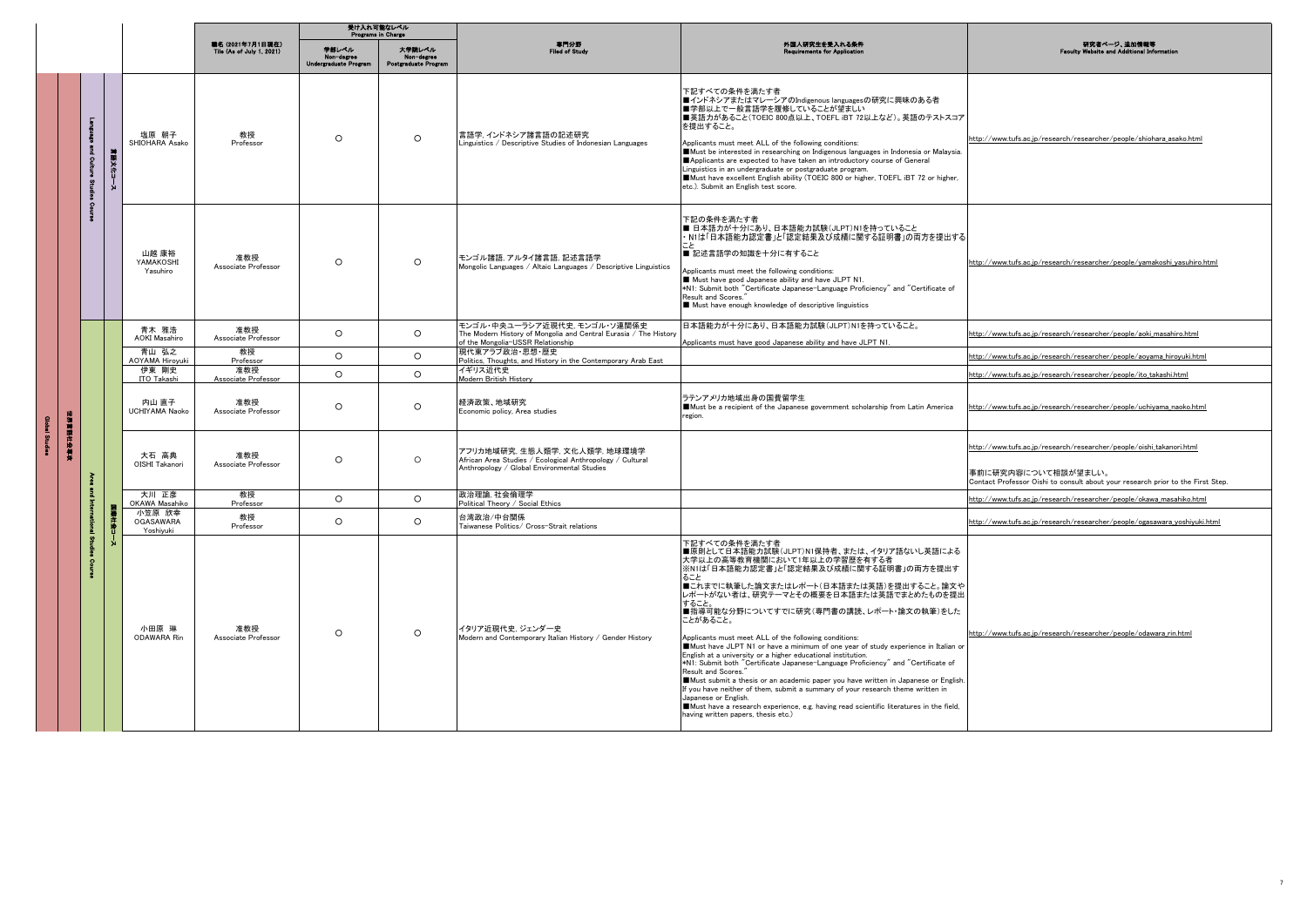|                 |               |                              | 受け入れ可能なレベル<br><b>Programs in Charge</b>       |                                              |                                              |                                                                                                                           |                                                                                                                                                                                                                                                                                                                                                                                                                                                                                                                                                                                                                                                                                                                                                                                                                                                                                                                                                                                                                       |                                                                        |
|-----------------|---------------|------------------------------|-----------------------------------------------|----------------------------------------------|----------------------------------------------|---------------------------------------------------------------------------------------------------------------------------|-----------------------------------------------------------------------------------------------------------------------------------------------------------------------------------------------------------------------------------------------------------------------------------------------------------------------------------------------------------------------------------------------------------------------------------------------------------------------------------------------------------------------------------------------------------------------------------------------------------------------------------------------------------------------------------------------------------------------------------------------------------------------------------------------------------------------------------------------------------------------------------------------------------------------------------------------------------------------------------------------------------------------|------------------------------------------------------------------------|
|                 |               |                              | 職名 (2021年7月1日現在)<br>Tile (As of July 1, 2021) | 単部レベル<br>Non-degree<br>Undergraduate Program | 大学験レベル<br>Non-degree<br>Postgraduate Program | 専門分野<br>Filed of Study                                                                                                    | 外国人研究生を受入れる条件<br>quirements for Applica                                                                                                                                                                                                                                                                                                                                                                                                                                                                                                                                                                                                                                                                                                                                                                                                                                                                                                                                                                               | 研究者ページ、追加情報等<br><b>Faculty Website and Additional Informa</b>          |
|                 |               | 加藤 美帆<br><b>KATO Miho</b>    | 准教授<br>Associate Professor                    | $\circ$                                      | $\circ$                                      | 教育社会学, 家族社会学<br>Sociology of Education / Family Sociology                                                                 | ■国費留学生優先<br>■原則として日本語能力試験(JLPT)N1保持者<br>※N1は「日本語能力認定書」と「認定結果及び成績に関する証明書」の両方を提出す<br>ること。<br>Priority given to recipients of the Japanese government scholarship<br>Must have JLPT N1.<br>*N1: Submit both "Certificate Japanese-Language Proficiency" and "Certificate of<br>Result and Scores."                                                                                                                                                                                                                                                                                                                                                                                                                                                                                                                                                                                                                                                                                                                       | http://www.tufs.ac.jp/research/researcher/people/kato_miho.html        |
|                 |               | 菊池 陽子<br><b>KIKUCHI Yoko</b> | 准教授<br>Associate Professor                    | $\circ$                                      | $\circ$                                      | ラオス近現代史<br>Modern and Contemporary History of Laos                                                                        |                                                                                                                                                                                                                                                                                                                                                                                                                                                                                                                                                                                                                                                                                                                                                                                                                                                                                                                                                                                                                       | http://www.tufs.ac.jp/research/researcher/people/kikuchi_yoko.html     |
|                 |               | 木村 暁<br>KIMURA Satoru        | 講師<br>Lecturer                                | $\circ$                                      | $\times$                                     | 中央アジア史<br>History of Central Asia                                                                                         | 下記すべての条件を満たす者<br>■自身の研究分野について日本語で研究をおこなうことができる者。<br>■原則として中央アジア諸国出身の国費留学生を受け入れる。<br>Applicants must meet ALL of the following conditions:<br>Must be able to conduct your research in Japanese language.<br>Must be a recipient of the Japanese government scholarship from a Central Asian<br>country.                                                                                                                                                                                                                                                                                                                                                                                                                                                                                                                                                                                                                                                                                                               | http://www.tufs.ac.jp/research/researcher/people/kimura_satoru.html    |
| <b>東東国際大学会会</b> | <b>ERRICE</b> | 久米 順子<br><b>KUME Junko</b>   | 准教授<br>Associate Professor                    | $\circ$                                      | $\circ$                                      | 西洋美術史. スペイン中世美術史<br>Art History / Spanish Medieval Art History                                                            | 下記いずれかの条件を満たす者<br>■日本語能力試験(JLPT)N1保持者、または<br>■スペイン語圏ないし英語圏の大学以上の高等教育機関において2年以上の学習歴<br>を有する者<br>※N1は「日本語能力認定書」と「認定結果及び成績に関する証明書」の両方を提出す<br>ること。<br>Applicants must meet ONE of the following conditions:<br>Must have JLPT N1. < OR><br>Must have a minimum of two years of academic background from a university or a<br>higher educational institution in a Spanish- or English-speaking area.<br>*N1: Submit both "Certificate Japanese-Language Proficiency" and "Certificate of<br>Result and Scores."                                                                                                                                                                                                                                                                                                                                                                                                                                                                                                            | http://www.tufs.ac.jp/research/researcher/people/kume_junko.html       |
|                 |               | 倉田 明子<br><b>KURATA Akiko</b> | 准教授<br>Associate Professor                    | $\circ$                                      | $\circ$                                      | 中国近現代史, 香港地域史<br>Modern History of China / Regional History of Hong Kong                                                  | 下記の2点を提出すること<br>(1) 研究テーマとその概要を日本語でまとめたもの(800字程度)<br>(2) これまでに執筆した論文またはレポート(研究テーマにできるだけ近いものを提出し<br>てください。中国語または英語でもかまいません。)<br>Must submit the following two items:<br>(1) One paper about your research theme and its abstract in Japanese (about 800<br>characters)<br>(2) One thesis or academic paper that you have written during your past education<br>(The content of the theis/paper must be close to your research theme. Must be<br>written either in Chinese, English, or Japanese.)                                                                                                                                                                                                                                                                                                                                                                                                                                                                                                                      | http://www.tufs.ac.jp/research/researcher/people/kurata_akiko.html     |
|                 |               | 坂井 真紀子<br>SAKAI Makiko       | 准教授<br>Associate Professor                    | $\circ$                                      | $\circ$                                      | アフリカ地域研究<br>Area Studies of Africa                                                                                        |                                                                                                                                                                                                                                                                                                                                                                                                                                                                                                                                                                                                                                                                                                                                                                                                                                                                                                                                                                                                                       | http://www.tufs.ac.jp/research/researcher/people/sakai_makiko.html     |
|                 |               | 澤田 ゆかり<br>SAWADA Yukari      | 教授<br>Professor                               | $\circ$                                      | $\circ$                                      | 中国・香港の社会保障、華南の労働問題、社会政策<br>Social Security in China and Hong Kong / Labor Issues in South<br>China / Social Policies      | 下記すべての条件を満たす者<br>(1) 研究テーマが指導希望教員(=澤田)の専門分野に近接していること。<br>(2) これまで学習してきた専門分野が上記(1)と一致していること。<br>※教員に合わせてテーマを決めるのではなく、テーマに合わせて教員を選んでくだ<br>さい。<br>(3) 研究テーマについて、これまで執筆した論文またはレポートを提出してください。<br>※「今後の研究計画」ではなく、卒業論文等これまでの学習で提出してきた論文・レ<br>ポートを指します。<br>Applicants must meet ALL of the following conditions:<br>(1) The topic of your research must be close to Professor Sawada's field of study.<br>(2) What you have been studying must be compatible with the above (1).<br>*Do not decide your research topic based on the field of study of your preferred<br>professor. Instead, choose a research advisor once you are clear about your research<br>topic<br>(3) Must submit a thesis or a paper on your research theme that you have written<br>during your past education.<br>*The thesis/paper should NOT be a research plan that explains what you are going to<br>study in the future. It must be a graduate thesis, paper, or report that you have<br>written and submitted during your previous education. | http://www.tufs.ac.jp/research/researcher/people/sawada_yukari.html    |
|                 |               | 篠原 琢<br>SHINOHARA Taku       | 教授<br>Professor                               | $\circ$                                      | $\circ$                                      | 中東欧の近代史 (チェコを中心とする)<br>Modern History of Central and Eastern Europe                                                       |                                                                                                                                                                                                                                                                                                                                                                                                                                                                                                                                                                                                                                                                                                                                                                                                                                                                                                                                                                                                                       | http://www.tufs.ac.jp/research/researcher/people/shinohara_taku.html   |
|                 |               | 鈴木 美弥子<br>SUZUKI Miyako      | 教授<br>Professor                               | $\circ$                                      | $\circ$                                      | 民法, 消費者法, 環境法<br>Civil Law / Consumer Law / Environmental Law                                                             |                                                                                                                                                                                                                                                                                                                                                                                                                                                                                                                                                                                                                                                                                                                                                                                                                                                                                                                                                                                                                       | http://www.tufs.ac.jp/research/researcher/people/suzuki_miyako.html    |
|                 |               | 鈴木 義一<br>SUZUKI Yoshikazu    | 教授<br>Professor                               | $\circ$                                      | $\circ$                                      | ソ連経済史、現代ロシア経済論、現代ロシアの世論<br>Economic history of the Soviet Union, Studies on Russian<br>economy, Public opinions in Russia | 以下のすべての条件を満たす者<br>. 研究テーマが「専門分野」の項目に掲載されている分野に該当する<br>2. 研究テーマが、学部レベルの場合は学士課程での専門分野、大学院レベルの場合<br>は修士課程の専門分野と合致している<br>3. 学部レベルの場合は卒業論文、大学院レベルの場合は修士論文、もしくはそれに相<br>当する論文を書いており、そのコピーを提出できる<br>Applicants must meet ALL of the following conditions:<br>1. The research theme must match the field of study in the list.<br>2. The research theme must match your field of study at Bachelor's course<br>(Applicants for undergraduate level), or study at Master's course (Applicants for<br>graduate level).<br>$\bar{3}$ . When required, applicants must submit a copy of your graduation<br>thesis (applicants for undergraduate level), of your master's thesis<br>(applicants for graduate level) or other equivalent thesis.                                                                                                                                                                                                                                                                                    | http://www.tufs.ac.jp/research/researcher/people/suzuki_yoshikazu.html |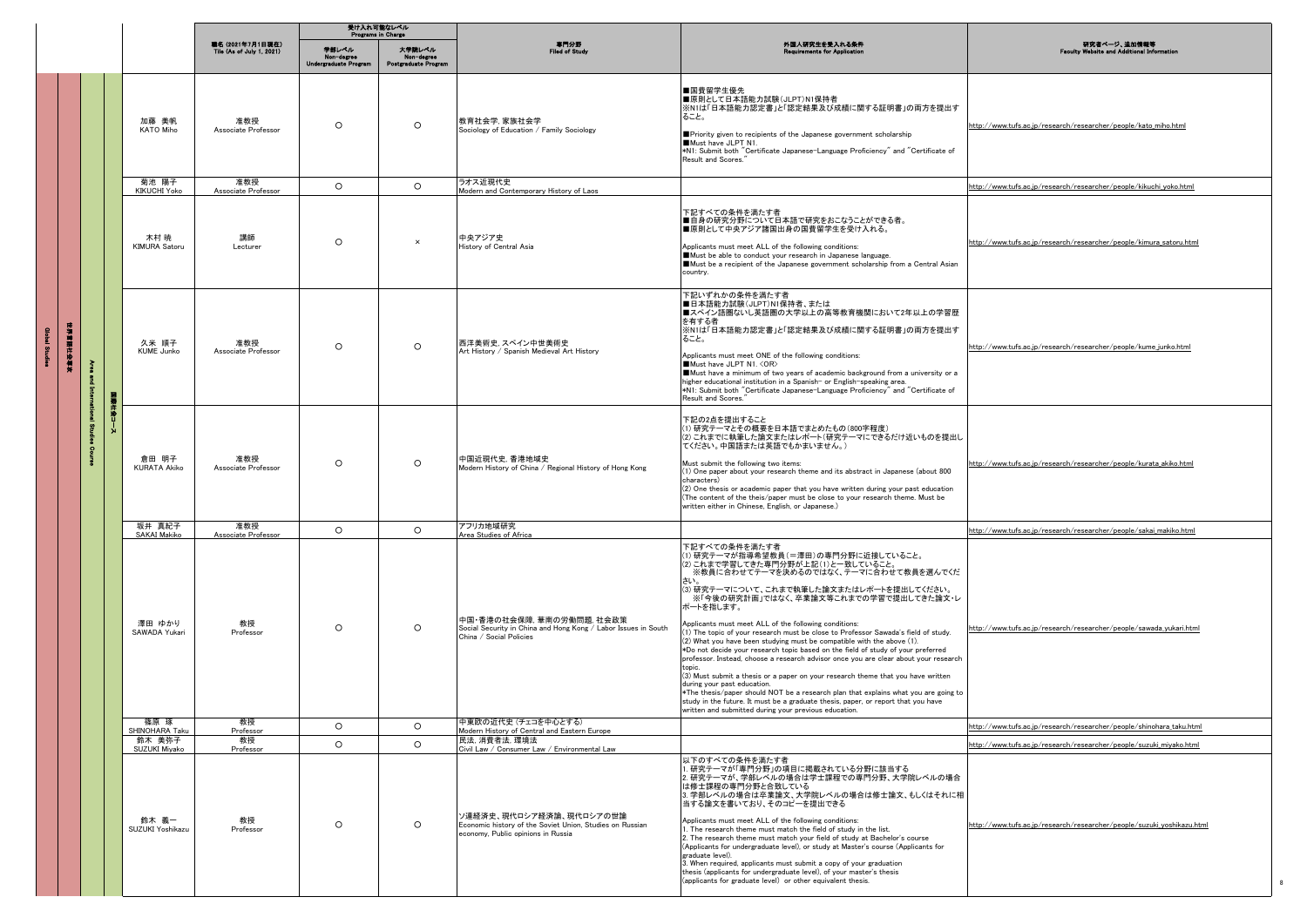|                |                      |                               |                                               | 受け入れ可能なレベル<br><b>Programs in Charge</b>      |                                              |                                                                                                   |                                                                                                                                                                                                                                                                                                                                                                                                                                                                                                                                                                                                                                                                                                                                                                                                                                                                                                                                                                                                                                                                                                                                                                                                                                                                                                                                                                                    |                                                                         |
|----------------|----------------------|-------------------------------|-----------------------------------------------|----------------------------------------------|----------------------------------------------|---------------------------------------------------------------------------------------------------|------------------------------------------------------------------------------------------------------------------------------------------------------------------------------------------------------------------------------------------------------------------------------------------------------------------------------------------------------------------------------------------------------------------------------------------------------------------------------------------------------------------------------------------------------------------------------------------------------------------------------------------------------------------------------------------------------------------------------------------------------------------------------------------------------------------------------------------------------------------------------------------------------------------------------------------------------------------------------------------------------------------------------------------------------------------------------------------------------------------------------------------------------------------------------------------------------------------------------------------------------------------------------------------------------------------------------------------------------------------------------------|-------------------------------------------------------------------------|
|                |                      |                               | 職名 (2021年7月1日現在)<br>Tile (As of July 1, 2021) | 学部レベル<br>Non-degree<br>Undergraduate Program | 大学院レベル<br>Non-degree<br>Postgraduate Program | 専門分野<br>Filed of Study                                                                            | 外国人研究生を受入れる条件<br>Requirements for Application                                                                                                                                                                                                                                                                                                                                                                                                                                                                                                                                                                                                                                                                                                                                                                                                                                                                                                                                                                                                                                                                                                                                                                                                                                                                                                                                      | 研究者ページ、追加情報等<br><b>Faculty Website and Additional</b>                   |
|                |                      | 芹生 尚子<br>SERIU Naoko          | 准教授<br>Associate Professor                    | $\circ$                                      | $\circ$                                      | フランス社会経済史<br>Economic History of French Society                                                   |                                                                                                                                                                                                                                                                                                                                                                                                                                                                                                                                                                                                                                                                                                                                                                                                                                                                                                                                                                                                                                                                                                                                                                                                                                                                                                                                                                                    | http://www.tufs.ac.jp/research/researcher/people/seriu_naoko.html       |
|                |                      | 左右田 直規<br>SODA Naoki          | 教授<br>Professor                               | $\circ$                                      | $\circ$                                      | 東南アジア近現代史、マレーシア政治社会史<br>Modern History of Southeast Asia / Socio-Political History of<br>Malaysia | 下記すべての条件を満たすこと<br>■日本語能力試験(JLPT)N1の日本語力、またはTOEFL iBT 80、IELTS 6.0、または<br>MUET Band 4以上の英語力を有すること。※N1は「日本語能力認定書」と「認定結果及<br>び成績に関する証明書」の両方を提出すること。<br>■これまで執筆した学術論文(卒業論文ないしその他の研究論文・ペーパー)(英語ま<br>たは日本語またはマレー語)を提出すること<br>■研究テーマが当該教員のテーマに近接していること<br>Applicants must meet ALL of the following conditions:<br>Must have JLPT N1 or TOEFL iBT 80, IELTS 6.0, or MUET Band 4 or higher. *N1:<br>Submit both "Certificate Japanese-Language Proficiency" and "Certificate of Result<br>and Scores."<br>Must submit a graduate thesis or a research paper, written in English or Japanese<br>or Malay.<br>The research topic of the applicant must be close to Professor Soda's area of<br>research.                                                                                                                                                                                                                                                                                                                                                                                                                                                                                                                                                                                                                                                                                     | http://www.tufs.ac.jp/research/researcher/people/soda_naoki.html        |
|                |                      | 武内 進一<br>TAKEUCHI Shinichi    | 教授<br>Professor                               | $\circ$                                      | $\circ$                                      | アフリカ研究(政治経済学、国際関係論分野)<br>African Studies (political economy, International relations)             | 下記すべての条件を満たす者<br>■日本語能力試験1級保持者<br>※N1は「日本語能力認定書」と「認定結果及び成績に関する証明書」の両方を提出す<br>ること。<br>■CEFR C1以上の英語能力を有すること。<br>Applicants must meet ALL of the following conditions:<br>Must have JLPT N1<br>*N1: Submit both "Certificate Japanese-Language Proficiency" and "Certificate of<br>Result and Scores.<br>Must have English language proficiency CEFR C1 or higher                                                                                                                                                                                                                                                                                                                                                                                                                                                                                                                                                                                                                                                                                                                                                                                                                                                                                                                                                                                                                    | http://www.tufs.ac.jp/research/researcher/people/takeuchi_shinichi.html |
| 1年3月11日 10月12日 | š<br>튒<br>社会コース<br>킽 | 田島 陽一<br>TAJIMA Yoichi        | 教授<br>Professor                               | $\circ$                                      | $\circ$                                      | 国際経済学,開発経済学,メキシコ経済論<br>International Economics / Development Economics / Mexican<br>Economy       | 国費留学生<br>Must be a recipient of the Japanese government scholarship<br>国費外国人研究生であっても、下記(1)~(3)の条件を満たし(4)~(5)を提出した者を選<br>考の対象とする。<br><条件><br>(1) ラテンアメリカ経済、とくにメキシコ経済を国際経済学および開発経済学のディスプ<br>リンから研究する者<br>(2) 日本語能力試験(JLPT)N1保持者<br>※N1は「日本語能力認定書」と「認定結果及び成績に関する証明書」の両方を提出す<br>ること。<br>(3) TOEIC730点以上保持者<br><提出書類><br>(4)「従来の研究内容と今後の研究計画」(詳しくは私費外国人研究生出願要項を参照<br>すること)を日本語で執筆すること。<br>(5) これまでに執筆した論文またはレポート(日本語,英語,またはスペイン語)<br>Even if the applicant is a recipient of the Japanese government scholarship, he/she<br>must meet the following requirements (1)-(3) and submit the items (4)-(5) listed<br>below.<br><requirements><br/>(1) Must be planning to research on Latin American economy, especially the Mexican<br/>economy from the discipline of international economics and development economics.<br/>(2) Must have JLPT N1.<br/>*N1: Submit both "Certificate Japanese-Language Proficiency" and "Certificate of<br/>Result and Scores.<br/>(3) Must have TOEIC 730 or higher.<br/><submit following="" items="" the=""><br/>(4) Must write your "Previous Research Content and Future Research Plan" in<br/>Japanese, (Details provided in the Application Procedure for Privately Financed<br/>International Research Students)<br/>(5) Must submit a thesis or an academic paper you have written in Japanese, English,<br/>or Spanish.</submit></requirements> | http://www.tufs.ac.jp/research/researcher/people/tajima_yoichi.html     |
|                |                      | 巽 由樹子<br>TATSUMI Yukiko       | 准教授<br>Associate Professor                    | $\circ$                                      | $\circ$                                      | ロシア文化史<br>Cultural History of Russia                                                              | 次の3つの試験・検定うちいずれかの保持者<br>日本語能力試験(JLPT) N1、または<br>2. 日本語検定1級、または<br>3. TOEIC850点以上<br>※N1は「日本語能力認定書」と「認定結果及び成績に関する証明書」の両方を提出す<br>ること<br>Must have one of the following tests/scores<br>1. JLPT N1 <or><br/>2. The Japanese Language Examination Level 1 (the highest level) <or><br/>3. TOEIC 850 or higher<br/>*N1: Submit both "Certificate Japanese-Language Proficiency" and "Certificate of<br/>Result and Scores."</or></or>                                                                                                                                                                                                                                                                                                                                                                                                                                                                                                                                                                                                                                                                                                                                                                                                                                                                                                                                                   | http://www.tufs.ac.jp/research/researcher/people/tatsumi_yukiko.html    |
|                |                      | 出町 一恵<br><b>DEMACHI Kazue</b> | 准教授<br>Associate Professor                    | $\circ$                                      | $\circ$                                      | 国際経済学, 開発経済学, 地域研究<br>International Economy / Development Economics / Area studies                |                                                                                                                                                                                                                                                                                                                                                                                                                                                                                                                                                                                                                                                                                                                                                                                                                                                                                                                                                                                                                                                                                                                                                                                                                                                                                                                                                                                    | http://www.tufs.ac.jp/research/researcher/people/demachi_kazue.html     |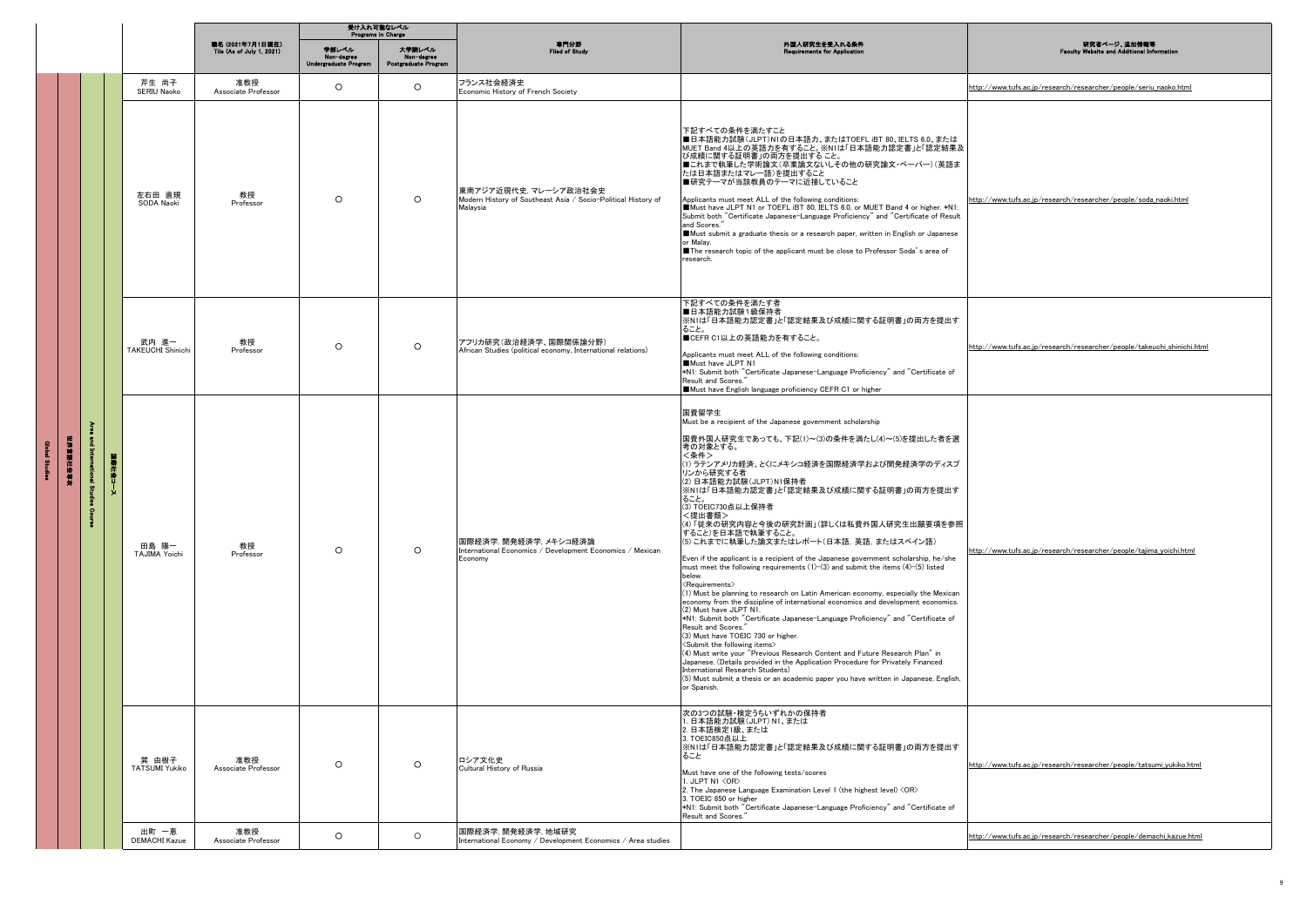|              |                                  | 受け入れ可能なレベル<br><b>Programs</b> in Charge              |                                       |                                              |                                                                                                                                     |                                                                                                                                                                                                                                                                                                                                                                                                                                                                                                                                                                                                                                                                                                                                          |                                                                                                                                                        |
|--------------|----------------------------------|------------------------------------------------------|---------------------------------------|----------------------------------------------|-------------------------------------------------------------------------------------------------------------------------------------|------------------------------------------------------------------------------------------------------------------------------------------------------------------------------------------------------------------------------------------------------------------------------------------------------------------------------------------------------------------------------------------------------------------------------------------------------------------------------------------------------------------------------------------------------------------------------------------------------------------------------------------------------------------------------------------------------------------------------------------|--------------------------------------------------------------------------------------------------------------------------------------------------------|
|              |                                  | <b>重名 (2021年7月1日現在)</b><br>Tile (As of July 1, 2021) | 単純レベル<br><b>Undergraduate Program</b> | 大学院レベル<br>Non-degree<br>Postgraduate Program | 専門分野<br>Filed of Study                                                                                                              | 外国人研究生を受入れる条件<br><b>Requirements for Application</b>                                                                                                                                                                                                                                                                                                                                                                                                                                                                                                                                                                                                                                                                                     | 研究者ページ、追加情報等<br>Faculty Website and Additional Infor                                                                                                   |
|              | 千葉 敏之<br>CHIBA Toshiyuki         | 教授<br>Professor                                      | $\circ$                               | $\circ$                                      | ヨーロッパ・ドイツ中世史.歴史基礎学<br>History of Medieval Europe and Germany / Auxiliary Science of<br>History                                      |                                                                                                                                                                                                                                                                                                                                                                                                                                                                                                                                                                                                                                                                                                                                          | http://www.tufs.ac.jp/research/researcher/people/chiba_toshiyuki.html                                                                                  |
|              | 中山 智香子<br>NAKAYAMA Chikako       | 教授<br>Professor                                      | $\circ$                               | $\circ$                                      | グローバルスタディーズ 経済思想・社会思想<br>Global Studies / Economic Thoughts, Social Thoughts                                                        |                                                                                                                                                                                                                                                                                                                                                                                                                                                                                                                                                                                                                                                                                                                                          | http://www.tufs.ac.jp/research/researcher/people/nakayama_chikako.html                                                                                 |
|              | 中山 裕美<br>NAKAYAMA Yumi           | 准教授<br>Associate Professor                           | $\Omega$                              | $\circ$                                      | 国際関係論, 国際協調, 地域統合, 移民·難民問題<br>International Relations / International Cooperation / Regional<br>Integration / Migration and Refugee | 下記すべての条件を満たす者<br>■国費外国人留学生である<br>■TOEIC850点以上の保持者<br>■要面接(外国在住志願者にはインターネットを活用したビデオ通話システムを利用し<br>て面接を行う)<br>Applicants must meet ALL of the following conditions:<br>Must be a recipient of the Japanese government scholarship.<br>Must have TOEIC 850 or higher.<br>There will be an interview (for applicants who reside outside Japan, the interview<br>will be conducted via internet video call).                                                                                                                                                                                                                                                                                                                                   | http://www.tufs.ac.jp/research/researcher/people/nakayama_yumi.html                                                                                    |
|              | 福嶋 千穂<br>FUKUSHIMA Chiho         | 准教授<br>Associate Professor                           | $\circ$                               | $\circ$                                      | 近世ポーランド・リトアニア史、ウクライナ史<br>History of the Early Modern Polish-Lithuanian Commonwealth /<br>History of Ukraine                         | 以下の条件いずれかを満たしていること。<br>①学部での専攻が歴史学(西洋史)<br>②スラヴ系言語(とくにポーランド語かロシア語がのぞましい)を習得済みである<br>Applicants must meet one of the following conditions:<br>Must have specialized in History of Western world at the university<br>Must have acquired Slavic language (preferablely the Polish or Russian language) in<br>the past                                                                                                                                                                                                                                                                                                                                                                                                                      | http://www.tufs.ac.jp/research/researcher/people/fukushima chiho.html                                                                                  |
| š<br>在海军和张力的 | 真島 一郎<br>MAJIMA Ichiro           | 教授<br>Professor                                      | $\Omega$                              | $\Omega$                                     | 文化人類学, 社会思想<br>Cultural Anthropology / History of Social Thought                                                                    | 下記すべての条件を満たす者<br>■日本語能力試験(JLPT) N1保持者または日本語検定1級保持者<br>※N1は「日本語能力認定書」と「認定結果及び成績に関する証明書」の両方を提出す<br>ること<br>■TOEIC850点以上の保持者<br>Applicants must meet ALL of the following conditions:<br>Must have JLPT N1 or the Japanese Language Examination Level 1 (the highest<br>level).<br>*N1: Submit both "Certificate Japanese-Language Proficiency" and "Certificate of<br>Result and Scores."<br>Must have TOEIC 850 or higher.                                                                                                                                                                                                                                                                                                                 | http://www.tufs.ac.jp/research/researcher/people/majima_ichiro.html<br>国内在住者については要面接<br>There will be an interview for applicants who reside in Japan. |
|              | 松隈 潤<br>MATSUKUMA Jun            | 教授<br>Professor                                      | $\Omega$                              | $\circ$                                      | 国際法<br>International Law                                                                                                            | 下記すべての条件を満たす者<br>■国費外国人留学生である<br>■国際法の基礎知識を有する。成績証明書を提出すること<br>■IELTS 6.5/TOEFL iBT 90 以上<br>Applicants must meet ALL of the following conditions:<br>Must be a recipient of the Japanese government scholarship.<br>Must have basic knowledge of international law. Submit a transcript.<br>ELTS 6.5/TOEFL iBT 90 or higher.                                                                                                                                                                                                                                                                                                                                                                                                            | http://www.tufs.ac.jp/research/researcher/people/matsukuma_jun.html                                                                                    |
|              | 宮田 敏之<br><b>MIYATA Toshivuki</b> | 教授<br>Professor                                      | $\circ$                               | $\circ$                                      | タイ経済研究. 東南アジア経済研究. タイ社会経済史<br>Thai Economy / Southeast Asian Economy / Social and Economic<br>History of Thailand                   |                                                                                                                                                                                                                                                                                                                                                                                                                                                                                                                                                                                                                                                                                                                                          | http://www.tufs.ac.jp/research/researcher/people/miyata_toshiyuki.html                                                                                 |
|              | 山内 中理子<br>YAMANOUCHI<br>Yuriko   | 准教授<br>Associate Professor                           | $\circ$                               | $\circ$                                      | オーストラリア先住民研究、文化人類学<br>Anthropology / Australian Indigenous Studies                                                                  | 下記すべての条件を満たすこと<br>■日本語能力試験(JLPT)N1を持ち、日本語で学術論文を読み、書けること<br>※N1は「日本語能力認定書」と「認定結果及び成績に関する証明書」の両方を提出す<br>ること<br>■これまで執筆した論文(卒論、ゼミ論など)(英語または日本語)を提出すること<br>■研究テーマが当該教員のテーマに近接していること<br>Applicants must meet ALL of the following conditions:<br>Must have JLPT N1. Must have had sufficient Japanese language education. Must<br>be able to read and write academic papers in Japanese.<br>*N1: Submit both "Certificate Japanese-Language Proficiency" and "Certificate of<br>Result and Scores."<br>Must submit a graduate thesis or paper (in English or Japanese) that you have<br>written during your previous education.<br>The research topic of the applicant must be close to Associate Professor<br>Yamanouchi's area of research. | http://www.tufs.ac.jp/research/researcher/people/yamanouchi_yuriko.html                                                                                |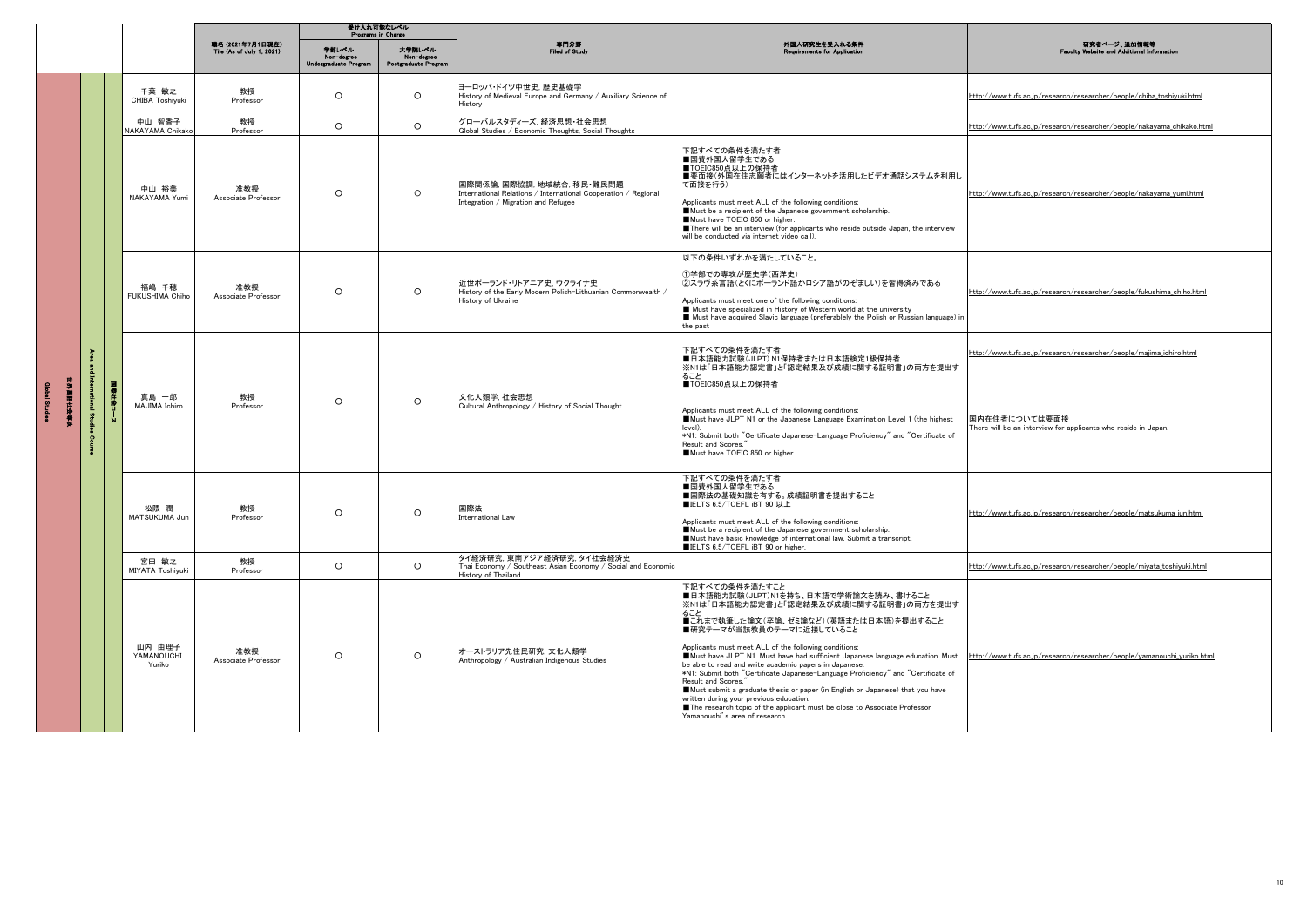|            |   |                                   | 職名 (2021年7月1日現在)<br>Tile (As of July 1, 2021) | 学部レベル<br>Non-degree<br>Undergraduate Progra | 大学院レベル<br>Non-degree<br>Postgraduate Program | 専門分野<br>Filed of Study                                                                                            | 外国人研究生を受入れる条件<br>ents for Application                                                                                                                                                                                                                                                                                                                                                                                                                                                                                                                                                                                                                                                                                                                                                                                                                                                                                                                                                                                                                                                                                                                                                                                                                                                                                                                                                                                                                                                                                                                                                                                                                                                                                                                                                                                                                                                                                                                                                                                                                                                                                                                  | 研究者ページ、追加情報等<br><b>Faculty Website and Additional In</b>                |
|------------|---|-----------------------------------|-----------------------------------------------|---------------------------------------------|----------------------------------------------|-------------------------------------------------------------------------------------------------------------------|--------------------------------------------------------------------------------------------------------------------------------------------------------------------------------------------------------------------------------------------------------------------------------------------------------------------------------------------------------------------------------------------------------------------------------------------------------------------------------------------------------------------------------------------------------------------------------------------------------------------------------------------------------------------------------------------------------------------------------------------------------------------------------------------------------------------------------------------------------------------------------------------------------------------------------------------------------------------------------------------------------------------------------------------------------------------------------------------------------------------------------------------------------------------------------------------------------------------------------------------------------------------------------------------------------------------------------------------------------------------------------------------------------------------------------------------------------------------------------------------------------------------------------------------------------------------------------------------------------------------------------------------------------------------------------------------------------------------------------------------------------------------------------------------------------------------------------------------------------------------------------------------------------------------------------------------------------------------------------------------------------------------------------------------------------------------------------------------------------------------------------------------------------|-------------------------------------------------------------------------|
|            |   |                                   |                                               |                                             |                                              |                                                                                                                   |                                                                                                                                                                                                                                                                                                                                                                                                                                                                                                                                                                                                                                                                                                                                                                                                                                                                                                                                                                                                                                                                                                                                                                                                                                                                                                                                                                                                                                                                                                                                                                                                                                                                                                                                                                                                                                                                                                                                                                                                                                                                                                                                                        |                                                                         |
|            |   | 吉田 ゆり子<br>YOSHIDA Yuriko          | 教授<br>Professor                               | $\circ$                                     | $\circ$                                      | 日本近世史, 日本の伝統社会·文化の歴史<br>Early Modern Japanese History / History of Traditional Japanese<br>Society and Culture    |                                                                                                                                                                                                                                                                                                                                                                                                                                                                                                                                                                                                                                                                                                                                                                                                                                                                                                                                                                                                                                                                                                                                                                                                                                                                                                                                                                                                                                                                                                                                                                                                                                                                                                                                                                                                                                                                                                                                                                                                                                                                                                                                                        | http://www.tufs.ac.jp/research/researcher/people/yoshida_yuriko.html    |
|            |   | 米谷 匡史<br>YONETANI<br>Masafumi     | 教授<br>Professor                               | $\circ$                                     | $\circ$                                      | 日本思想史,社会思想史,東アジア植民地研究<br>History of Japanese Thought / History of Social Thought / East<br>Asian Colonial Studies |                                                                                                                                                                                                                                                                                                                                                                                                                                                                                                                                                                                                                                                                                                                                                                                                                                                                                                                                                                                                                                                                                                                                                                                                                                                                                                                                                                                                                                                                                                                                                                                                                                                                                                                                                                                                                                                                                                                                                                                                                                                                                                                                                        | http://www.tufs.ac.jp/research/researcher/people/yonetani_masafumi.html |
| 和谐 解释性 地名科 | Ě | 渡辺 周<br><b>WATANABE Shu</b>       | 講師<br>Lecturer                                | $\circ$                                     | $\times$                                     | 経営戦略論, 経営組織論<br>Strategic Management, Organizational Theory                                                       | 以下の(1)~(6)の条件のうち, 5つ以上を満たす志願者に対して, インターネットを活<br>用したビデオ通話システムを利用した面接試験を別途実施し、最終合格者を決定しま<br>■第1次ステップの段階で、成績証明書のスキャン画像を提出出来ること.<br>その成績証明書は:<br>(1)成績優秀であること. 4点満点のGPAで3.0以上またはそれ相当の成績.<br>(2)少なくとも4単位を統計学、計量経済学、またはそれに関連する分野で取得してお<br>り、成績証明書に記載されていること.<br>(3)分野を問わず実証的な学術論文を書いた経験があること.<br>■(4)あなたの指導教員またはあなたの学術的な実績をよく知っている人からの推薦<br> 状を提出出来ること.<br>■(5)日本語能力試験(JLPT)N1を保持していること.<br>■(6)英語が母語でない場合、下記の英語力認定証のいずれかを保持していること<br>(ただし、 英語で授業を行う大学または英語圏の高等教育機関で学んだことがある場合<br>は、下記の英語力認定証の提出なくこの条件を満たしたとみなす)<br>TOEFL (iBT): 79以上<br>IELTS: 6.5以上 (各項目で6.0を下回ってはならない)<br>CET-6: 425以上 または CET-4: 580<br>TOEIC: 860以上<br>Only a few candidates who meet 5 of the following $(1)$ <sup><math>(6)</math></sup> requirements will be<br>selected for the final interview via an online video calling system.<br>Must submit an academic transcript from current or previous educational<br>institution(s). Attach a scanned image of the original transcript when applying for the<br>primary screening.<br>Requirements for the transcript(s):<br>(1) Grades must be excellent with a cumulative Grade Point Average (GPA) of 3.0 or<br>above on a 4.0 scale or equivalent levels.<br>(2) Must have taken at least 4 credits in statistics, econometrics or other related<br>field, which must show on the transcript<br>(3) Must have an experience to write empirical scientific paper in any field.<br>■(4) Must have a Recommendation Letter which is written by your academic<br>supervisor or people who really know your academic achievement well<br>■(5)Must have JLPT (Japanese Language Proficiency Test) N1<br>■ (6) Must have achieved one of the following recommended English standards if<br>English is not your first language (However, you may meet my requirements without<br>having to supply one the below certificates if you have studied in an English speaking<br>university or a higher educational institution in English-speaking area).<br>TOEFL (iBT): a score of 79 or above<br>IELTS: A minimum overall band of 6.5 (with no less than 6.0 in each component)<br>CET-6: 425 or above; or CET-4: 580<br>TOEIC: 860 or above | http://www.tufs.ac.jp/research/researcher/people/watanabe_shu.html      |
|            |   | 小倉 智史<br>OGURA Satoshi            | 准教授<br>Associate Professor                    | $\circ$                                     | $\circ$                                      | アジア史・アフリカ史<br>History of Asia and Africa                                                                          |                                                                                                                                                                                                                                                                                                                                                                                                                                                                                                                                                                                                                                                                                                                                                                                                                                                                                                                                                                                                                                                                                                                                                                                                                                                                                                                                                                                                                                                                                                                                                                                                                                                                                                                                                                                                                                                                                                                                                                                                                                                                                                                                                        | http://www.tufs.ac.jp/research/researcher/people/ogura_satoshi.html     |
|            |   | 河合 香吏<br>KAWAI Kaori              | 教授<br>Professor                               | $\circ$                                     | $\circ$                                      | 人類学, 東アフリカ牧畜民研究<br>Anthropology / East African Pastoralism                                                        |                                                                                                                                                                                                                                                                                                                                                                                                                                                                                                                                                                                                                                                                                                                                                                                                                                                                                                                                                                                                                                                                                                                                                                                                                                                                                                                                                                                                                                                                                                                                                                                                                                                                                                                                                                                                                                                                                                                                                                                                                                                                                                                                                        | http://www.tufs.ac.jp/research/researcher/people/kawai_kaori.html       |
|            |   | 栗原 浩英<br><b>KURIHARA Hirohide</b> | 教授<br>Professor                               | $\circ$                                     | $\circ$                                      | ベトナム現代史<br>Contemporary Vietnamese History                                                                        |                                                                                                                                                                                                                                                                                                                                                                                                                                                                                                                                                                                                                                                                                                                                                                                                                                                                                                                                                                                                                                                                                                                                                                                                                                                                                                                                                                                                                                                                                                                                                                                                                                                                                                                                                                                                                                                                                                                                                                                                                                                                                                                                                        | http://www.tufs.ac.jp/research/researcher/people/kurihara_hirohide.html |
|            |   | 近藤 信彰<br><b>KONDO Nobuaki</b>     | 教授<br>Professor                               | $\circ$                                     | $\circ$                                      | イラン近代史<br>History of Modern Iran                                                                                  |                                                                                                                                                                                                                                                                                                                                                                                                                                                                                                                                                                                                                                                                                                                                                                                                                                                                                                                                                                                                                                                                                                                                                                                                                                                                                                                                                                                                                                                                                                                                                                                                                                                                                                                                                                                                                                                                                                                                                                                                                                                                                                                                                        | http://www.tufs.ac.jp/research/researcher/people/kondo_nobuaki.html     |
|            |   | 髙松 洋一<br><b>TAKAMATSU Yoichi</b>  | 教授<br>Professor                               | $\circ$                                     | $\circ$                                      | オスマン朝史,古文書学,アーカイブズ学<br>Ottoman History / Diplomatics / Archival Science                                           |                                                                                                                                                                                                                                                                                                                                                                                                                                                                                                                                                                                                                                                                                                                                                                                                                                                                                                                                                                                                                                                                                                                                                                                                                                                                                                                                                                                                                                                                                                                                                                                                                                                                                                                                                                                                                                                                                                                                                                                                                                                                                                                                                        | http://www.tufs.ac.jp/research/researcher/people/takamatsu_yoichi.html  |
|            |   | 外川 昌彦<br>TOGAWA Masahiko          | 教授<br>Professor                               | $\circ$                                     | $\circ$                                      | 南アジアの人類学,インド・バングラデシュ研究<br>Cultural Anthropology of South Asia / Bengal Studies                                    |                                                                                                                                                                                                                                                                                                                                                                                                                                                                                                                                                                                                                                                                                                                                                                                                                                                                                                                                                                                                                                                                                                                                                                                                                                                                                                                                                                                                                                                                                                                                                                                                                                                                                                                                                                                                                                                                                                                                                                                                                                                                                                                                                        | http://www.tufs.ac.jp/research/researcher/people/togawa_masahiko.html   |
|            |   | 床呂 郁哉<br>TOKORO Ikuya             | 教授<br>Professor                               | $\circ$                                     | $\circ$                                      | 東南アジア島嶼部の人類学<br>Anthropology of South-East Asian Islanders                                                        |                                                                                                                                                                                                                                                                                                                                                                                                                                                                                                                                                                                                                                                                                                                                                                                                                                                                                                                                                                                                                                                                                                                                                                                                                                                                                                                                                                                                                                                                                                                                                                                                                                                                                                                                                                                                                                                                                                                                                                                                                                                                                                                                                        | http://www.tufs.ac.jp/research/researcher/people/tokoro_ikuya.html      |
|            |   | 野田 仁<br>NODA Jin                  | 准教授<br>Associate Professor                    | $\circ$                                     | $\circ$                                      | 中央アジア史. 露清関係史<br>History of Central Asia / Russian-Qing Relations                                                 | 以下の要件を満たす者<br>■志願者の研究テーマが中央アジア史もしくはロシア・清朝関係史に関連していること<br>Applicants must meet the following condition:<br>Applicants whose research topics are related to the history of Central Asia or the<br>relations between Russia and the Qing China.                                                                                                                                                                                                                                                                                                                                                                                                                                                                                                                                                                                                                                                                                                                                                                                                                                                                                                                                                                                                                                                                                                                                                                                                                                                                                                                                                                                                                                                                                                                                                                                                                                                                                                                                                                                                                                                                                                           | http://www.tufs.ac.jp/research/researcher/people/noda_jin.html          |
|            |   | 吉田 ゆか子<br>YOSHIDA Yukako          | 准教授<br>Associate Professor                    | $\circ$                                     | $\circ$                                      | 文化人類学 民俗学<br>Cultural anthropology                                                                                | 次の3つの試験・検定うちいずれかの保持者<br>. 日本語能力試験(JLPT) N1、または<br>2. 日本語検定1級、または<br>3. TOEIC850点以上<br>※N1は「日本語能力認定書」と「認定結果及び成績に関する証明書」の両方を提出す<br>ること。<br>Must have one of the following tests/scores<br>1. JLPT N1 <or><br/>2. The Japanese Language Examination Level 1 (the highest level) <or><br/>3. TOEIC 850 or higher<br/>*N1: Submit both "Certificate Japanese-Language Proficiency" and "Certificate of<br/>Result and Scores."</or></or>                                                                                                                                                                                                                                                                                                                                                                                                                                                                                                                                                                                                                                                                                                                                                                                                                                                                                                                                                                                                                                                                                                                                                                                                                                                                                                                                                                                                                                                                                                                                                                                                                                                                                                                    | http://www.tufs.ac.jp/research/researcher/people/yoshida_yukako.html    |
|            |   | 伊勢崎 賢治<br>ISEZAKI Kenji           | 教授<br>Professor                               | $\circ$                                     | $\circ$                                      | 紛争解決平和構築学<br>Conflict Resolution and Peacebuilding                                                                | PCSを受験する国費外国人研究生<br>Must be a recipient of the Japanese government scholarship and intend to apply for<br>PCS.                                                                                                                                                                                                                                                                                                                                                                                                                                                                                                                                                                                                                                                                                                                                                                                                                                                                                                                                                                                                                                                                                                                                                                                                                                                                                                                                                                                                                                                                                                                                                                                                                                                                                                                                                                                                                                                                                                                                                                                                                                         | http://www.tufs.ac.jp/research/researcher/people/isezaki_kenji.html     |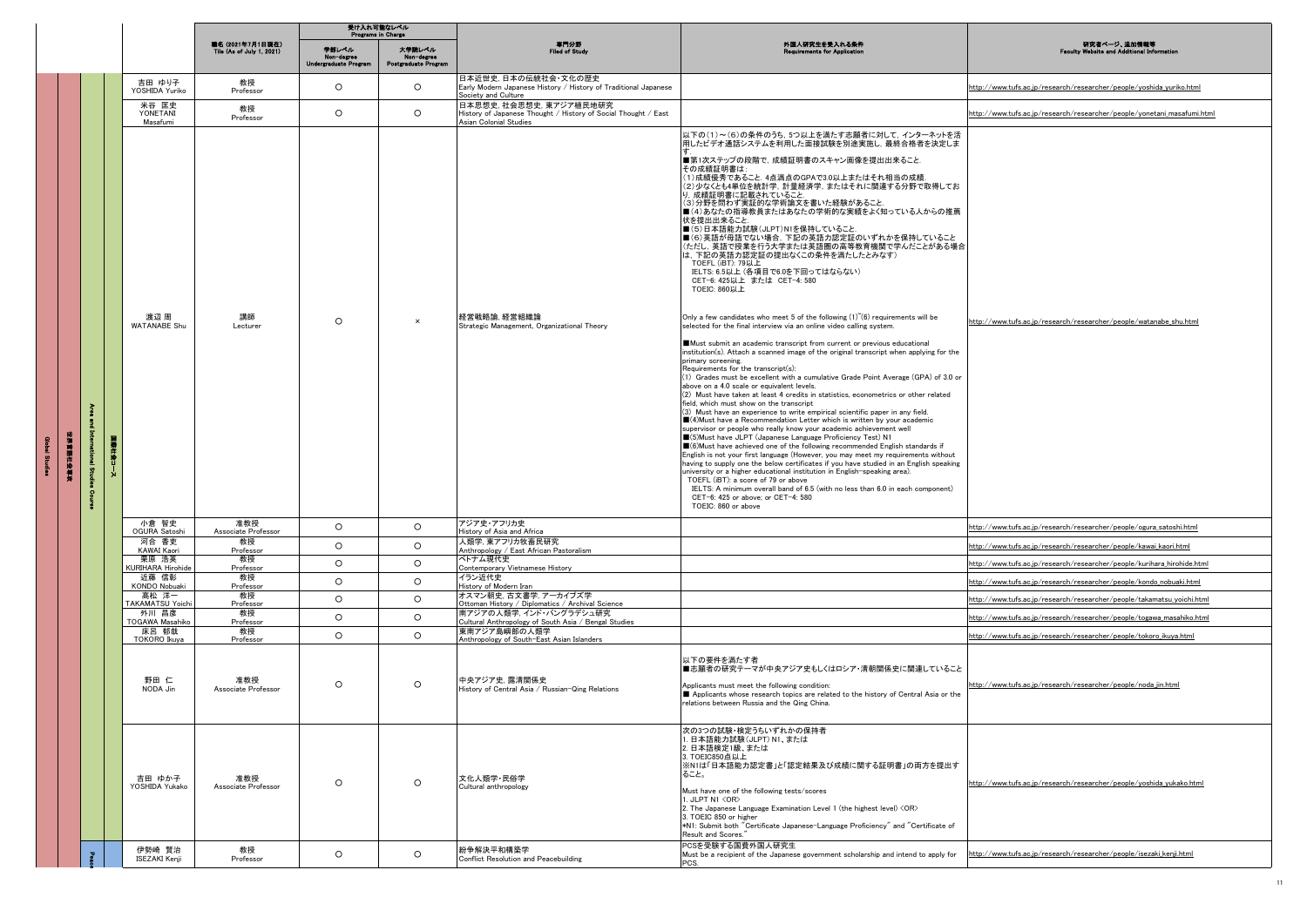|                |        |                                   |                     |                                       | 受け入れ可能なレベル<br>Programs in Charge              |                                              |                                              |                                                                                                                                                                                 |                                                                                                                                                                                                                                                                                                                                                                                                                                                                                                                                                                                                                                                                                                                                                                                                                                                                                                                                                                                                                                                                                                                                                                                                                                                                                                                                                                                                                                                                                                                                                                                                                                                                                                                                                                                                                                                                                                                                    |                                                                          |
|----------------|--------|-----------------------------------|---------------------|---------------------------------------|-----------------------------------------------|----------------------------------------------|----------------------------------------------|---------------------------------------------------------------------------------------------------------------------------------------------------------------------------------|------------------------------------------------------------------------------------------------------------------------------------------------------------------------------------------------------------------------------------------------------------------------------------------------------------------------------------------------------------------------------------------------------------------------------------------------------------------------------------------------------------------------------------------------------------------------------------------------------------------------------------------------------------------------------------------------------------------------------------------------------------------------------------------------------------------------------------------------------------------------------------------------------------------------------------------------------------------------------------------------------------------------------------------------------------------------------------------------------------------------------------------------------------------------------------------------------------------------------------------------------------------------------------------------------------------------------------------------------------------------------------------------------------------------------------------------------------------------------------------------------------------------------------------------------------------------------------------------------------------------------------------------------------------------------------------------------------------------------------------------------------------------------------------------------------------------------------------------------------------------------------------------------------------------------------|--------------------------------------------------------------------------|
|                |        |                                   |                     |                                       | 職名 (2021年7月1日現在)<br>Tile (As of July 1, 2021) | 学部レベル<br>Non-degree<br>Undergraduate Program | 大学院レベル<br>Non-degree<br>Postgraduate Program | 専門分野<br><b>Filed of Study</b>                                                                                                                                                   | 外国人研究生を受入れる条件<br>Requirements for App                                                                                                                                                                                                                                                                                                                                                                                                                                                                                                                                                                                                                                                                                                                                                                                                                                                                                                                                                                                                                                                                                                                                                                                                                                                                                                                                                                                                                                                                                                                                                                                                                                                                                                                                                                                                                                                                                              | 研究者ページ、追加情報等<br><b>Faculty Website and Additional Infor</b>              |
| bed Studion    |        |                                   |                     | 篠田 英朗<br>SHINODA Hideaki              | 教授<br>Professor                               | $\circ$                                      | $\circ$                                      | 平和構築、国際平和活動、紛争分析、国際関係論<br>Peacebuilding, International peace operations, Conflict analysis,<br><b>International Relations</b>                                                   | 大学院進学希望者には英語力を求めます(PCS担当者のため)。日本語力は不要<br>です。<br>Applicants who would like to enter a graduate course must have good English language<br>proficiency (as Prof. Shinoda is in charge of PCS). Japanese language proficiency is<br>not required.                                                                                                                                                                                                                                                                                                                                                                                                                                                                                                                                                                                                                                                                                                                                                                                                                                                                                                                                                                                                                                                                                                                                                                                                                                                                                                                                                                                                                                                                                                                                                                                                                                                                                      | http://www.tufs.ac.jp/research/researcher/people/shinoda_hideaki.html    |
|                |        |                                   |                     | 松永 泰行<br><b>MATSUNAGA</b><br>Yasuyuki | 教授<br>Professor                               | $\circ$                                      | $\circ$                                      | 比較政治学, 紛争研究, 中東国際関係論<br>Comparative Politics / Conflict Studies / Middle East International<br>Relations                                                                        | PCSを受験する国費外国人研究生<br>Must be a recipient of the Japanese government scholarship and intend to apply for<br>PCS.                                                                                                                                                                                                                                                                                                                                                                                                                                                                                                                                                                                                                                                                                                                                                                                                                                                                                                                                                                                                                                                                                                                                                                                                                                                                                                                                                                                                                                                                                                                                                                                                                                                                                                                                                                                                                     | http://www.tufs.ac.jp/research/researcher/people/matsunaga_yasuyuki.html |
|                |        |                                   |                     | 阿部 新<br>ABE Shin                      | 准教授<br>Associate Professor                    | $\circ$                                      | $\circ$                                      | 日本語教育学 社会言語学<br>Japanese Language Education / Sociolinguistics                                                                                                                  | 下記の条件すべてを満たす者。<br>■日本語能力試験(JLPT)N1保持者 ※「日本語能力認定書」と「認定結果及び成績に<br>関する証明書」の両方を提出すること<br>■TOEFL iBT 71以上、あるいは同等の英語力を有する者※成績の証明書を提出する<br>■現在または以前に所属していた教育機関での成績証明書を提出できること。その成<br>績が優秀であること。また、過去に勉強したことがある科目の中に日本語学あるいは応<br>用言語学・日本語教育関連の基礎科目が含まれていること。<br>■「従来の研究内容と今後の研究計画」(詳しくは募集要項を参照すること)に加えて、<br>申請者本人が日本語で執筆した「志望理由と本学における学修計画」を提出すること<br>■翌年度、日本語教育学を専門領域として本学の大学院を受験予定であり、合格・入<br> 学・修了できた際の進路について明確な希望・計画があること。※上記の条件を満たす<br>者に対してのみ面接試験を別途実施し、最終合格者を決定します。直接面接が難しい<br>場合はZoomで面接を行います。<br>Applicants must meet ALL of the following conditions:<br>Must have JLPT N1.<br>*Must submit both "Certificate Japanese-Language Proficiency" and "Certificate of<br>Result and Scores.<br>Must have TOEFL iBT 71 or higher, or equivalent level English ability.<br>*Must submit the scan of the official document which shows your score.<br>Must submit an academic transcript from current or previous educational<br>institution(s). Grades must be excellent. Must have taken classes related to Japanese<br>Linguistics / Applied Linguistics / Teaching Japanese as a Foreign/Second Language,<br>which must be shown on the transcript.<br>Must submit "A statement of purpose and study plan in TUFS" which is written in<br>Japanese by the applicant, in addition to "Previous Research Content and Future<br>Research Plan." (Details provided in the "Application Procedure for Privately<br>Financed International Research Students")<br>Must be planning to apply for TUFS Master's/Doctoral program in the field of<br>Teaching Japanese as a Foreign Language in the following year. Must have clear<br>academic and professional goals after you are admitted to the degree program and<br>after graduation.<br>*An interview will be held (either face-to-face or via internet video call) for the<br>applicants who meet all of the above conditions. One or two successful applicants will<br>be selected. | http://www.tufs.ac.jp/research/researcher/people/abe_shin.html           |
|                |        |                                   |                     | 荒川 洋平<br>ARAKAWA Yohey                | 教授<br>Professor                               | $\circ$                                      | $\circ$                                      | 認知言語学, 応用認知言語学, 認知意味論, 国際言語管理<br>Cognitive Linguistics / Applied Cognitive Linguistics / Cognitive<br>Semantics / International Language Audit<br>※認知心理学、認知科学とは異なる。<br>Science. | ■当方の著作あるいは論文を読んだ上で出願すること<br>■学部以上で認知言語学を履修していることが望ましい<br>Applicants are required to have read at least one of Professor Arakawa's academic http://www.tufs.ac.jp/research/researcher/people/arakawa_yohei.html<br>articles or books prior to their application.<br>Above fields are different from Cognitive Psychology and Cognitive   Applicants are expected to have taken an introductory course of Cognitive<br>Linguistics in an undergraduate or postgraduate program.                                                                                                                                                                                                                                                                                                                                                                                                                                                                                                                                                                                                                                                                                                                                                                                                                                                                                                                                                                                                                                                                                                                                                                                                                                                                                                                                                                                                                                                      |                                                                          |
| <b>Studies</b> | 国家日本草本 | int Co<br>$\overline{\mathbf{5}}$ | 日本コース・日本語参考リカレントコース | 石澤 徹<br>ISHIZAWA Toru                 | 准教授<br>Associate Professor                    | $\circ$                                      | $\circ$                                      | 日本語教育, 第二言語習得研究<br>Education (Japanese Language Teaching)                                                                                                                       | 下記の条件すべてを満たす者。<br>■日本語能力試験(JLPT)N1保持者<br>※N1は「日本語能力認定書」と「認定結果及び成績に関する証明書」の両方を提出す<br>ること<br>■「どんな研究がしたいのか、また、なぜ石澤のゼミを志望するか」について、ワード1<br>枚程度の分量の作文を書いて提出すること<br>Must meet ALL of the following conditions:<br>Must have JLPT N1.<br>*N1: Submit both "Certificate Japanese-Language Proficiency" and "Certificate of<br>Result and Scores.<br>Submit a 1-page long essay about your research and the reason why you choose<br>Professor Ishizawa as your research advisor.                                                                                                                                                                                                                                                                                                                                                                                                                                                                                                                                                                                                                                                                                                                                                                                                                                                                                                                                                                                                                                                                                                                                                                                                                                                                                                                                                                                                                                                           | http://www.tufs.ac.jp/research/researcher/people/ishizawa_toru.html      |
|                |        |                                   |                     | 伊集院 郁子<br><b>IJUIN Ikuko</b>          | 教授<br>Professor                               | $\circ$                                      | $\circ$                                      | 語用論,談話分析,日本語教育<br>Pragmatics / Discourse Analysis / Japanese Language Education                                                                                                 | 下記のすべての条件を満たすもの<br>■ 日本語教育または応用言語学に関する知識を有し、談話分析(作文・会話・独話等)<br>に関心がある者<br>■ 日本語能力試験(JLPT)N1保持者<br>※ N1は「日本語能力認定書」と「認定結果及び成績に関する証明書」の両方を提出す<br>ること<br>■ TOEFL iBT 71以上、あるいは同等の英語力を有する者<br>※これまでに日本語教育または談話分析に関連するレポート等を書いていたら提出す<br>ること<br>Applicants must meet All of the following conditions:<br>Must have knowledge about Japanese Language Education or Applied<br>Linguistics and must be interested in Discourse Analysis (writing, conversation,<br>monologue, etc.).<br>■ Must have JLPT N1. Submit both "Certificate Japanese-Language Proficiency"<br>and "Certificate of Result and Scores."<br>Must obtain minimum TOEFL iBT 71 or equivalent level of English proficiency.<br>※If already written a report on the subject related to Japanese Language Education<br>or Discourse Analysist, submit it along with other required documents.                                                                                                                                                                                                                                                                                                                                                                                                                                                                                                                                                                                                                                                                                                                                                                                                                                                                                                                                                                                                                                                                            | http://www.tufs.ac.jp/research/researcher/people/ijuin_ikuko.html        |
|                |        |                                   |                     | 伊東 克洋<br>ITO Katsuhiro                | 講師<br>Lecturer                                | $\circ$                                      | $\times$                                     | 日本語教育学. 応用言語学<br>Applied Linguistics (Japanese)                                                                                                                                 | 日本語能力試験N1保持者、英語力としてCEFRでB2以上<br>Must have JLPT N1 and English skill above CEFR B2                                                                                                                                                                                                                                                                                                                                                                                                                                                                                                                                                                                                                                                                                                                                                                                                                                                                                                                                                                                                                                                                                                                                                                                                                                                                                                                                                                                                                                                                                                                                                                                                                                                                                                                                                                                                                                                  | http://www.tufs.ac.jp/research/researcher/people/ito_katsuhiro.html      |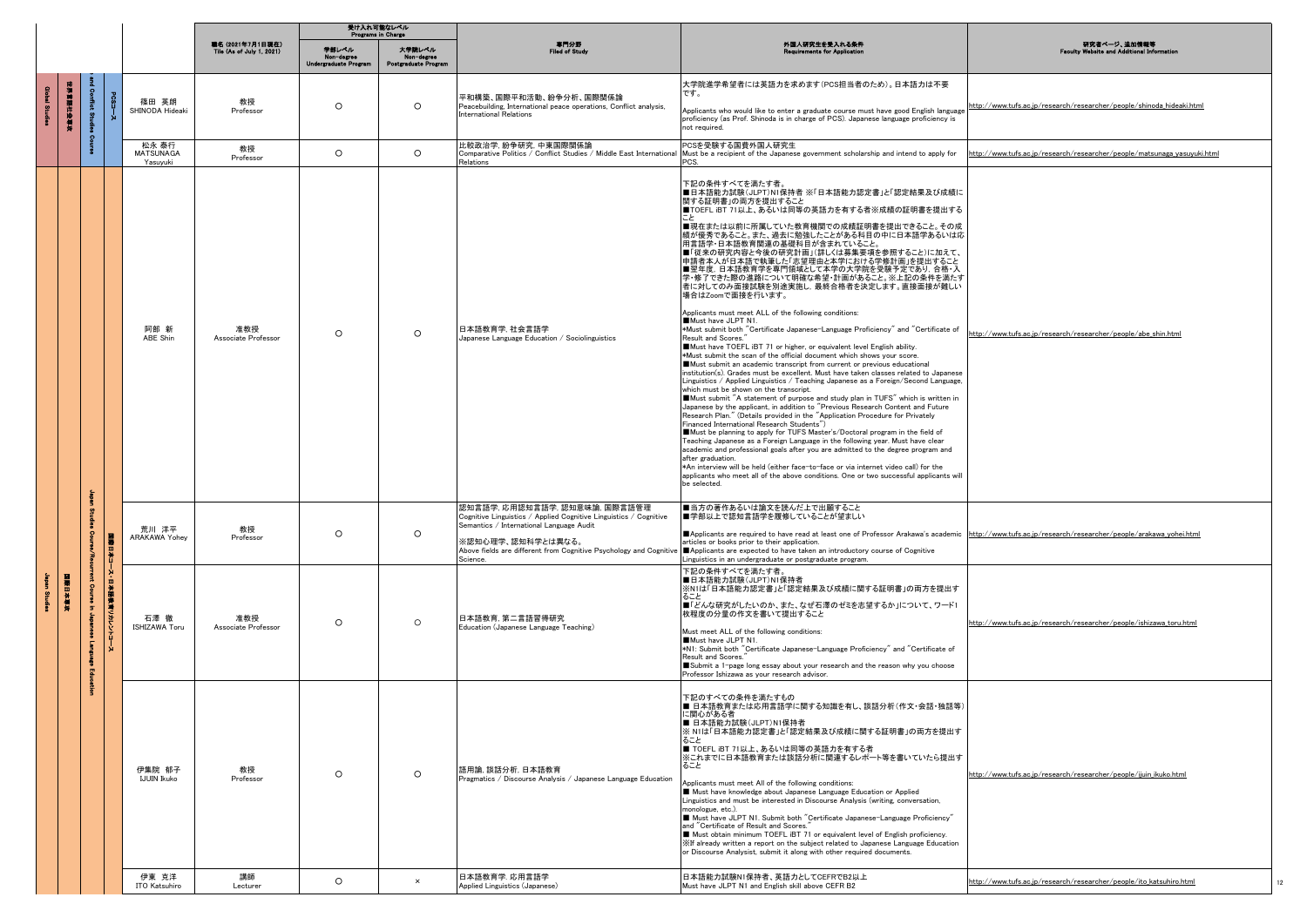|  |        | 受け入れ可能なレベル<br><b>Programs in Charge</b> |                                |                                               |                                              |                                              |                                                                                                                                |                                                                                                                                                                                                                                                                                                                                                                                                                                                                                                                                                                                                                                                                                                                                                                                                                                                                                                                                                    |                                                                                                                                                                                                                                                                                                                                                                                                                                                                                                                                                                                                                        |
|--|--------|-----------------------------------------|--------------------------------|-----------------------------------------------|----------------------------------------------|----------------------------------------------|--------------------------------------------------------------------------------------------------------------------------------|----------------------------------------------------------------------------------------------------------------------------------------------------------------------------------------------------------------------------------------------------------------------------------------------------------------------------------------------------------------------------------------------------------------------------------------------------------------------------------------------------------------------------------------------------------------------------------------------------------------------------------------------------------------------------------------------------------------------------------------------------------------------------------------------------------------------------------------------------------------------------------------------------------------------------------------------------|------------------------------------------------------------------------------------------------------------------------------------------------------------------------------------------------------------------------------------------------------------------------------------------------------------------------------------------------------------------------------------------------------------------------------------------------------------------------------------------------------------------------------------------------------------------------------------------------------------------------|
|  |        |                                         |                                | 職名 (2021年7月1日現在)<br>Tile (As of July 1, 2021) | 学部レベル<br>Non-degree<br>Undergraduate Program | 大学院レベル<br>Non-degree<br>Postgraduate Program | 専門分野<br>Filed of Study                                                                                                         | 外国人研究生を受入れる条件<br><b>Requirements for Applicatio</b>                                                                                                                                                                                                                                                                                                                                                                                                                                                                                                                                                                                                                                                                                                                                                                                                                                                                                                | 研究者ページ、追加情報等<br><b>Faculty Website and Additional Info</b>                                                                                                                                                                                                                                                                                                                                                                                                                                                                                                                                                             |
|  |        |                                         | 海野 多枝<br><b>UMINO Tae</b>      | 教授<br>Professor                               | $\circ$                                      | $\circ$                                      | 第二言語習得論, 応用言語学, 日本語教育学<br>Second Language Acquisition / Applied Linguistics / Teaching<br>Japanese as a Second Language (TJSL) | 下記すべての条件を満たす者<br> ■日本語能力試験(JLPT)N1保持者<br>※N1は「日本語能力認定書」と「認定結果及び成績に関する証明書」の両方を提出す<br>ること<br>■「従来の研究内容と今後の研究計画」(詳しくは募集要項を参照すること)に加えて、<br>志望理由と学修計画を提出すること。<br>Applicants must meet ALL of the following conditions:<br>Must have JLPT N1.<br>*N1: Submit both "Certificate Japanese-Language Proficiency" and "Certificate of<br>Result and Scores.<br>Must submit a statement of purpose and study plan in addition to the "Previous"<br>Research Content and Future Research Plan." (Details provided in the Application<br>Procedure for Privately Financed International Research Students)                                                                                                                                                                                                                                                                                                                                                      | http://www.tufs.ac.jp/research/researcher/people/umino tae.html                                                                                                                                                                                                                                                                                                                                                                                                                                                                                                                                                        |
|  | 在全半日避国 |                                         | 大津 友美<br>OTSU Tomomi           | 准教授<br>Associate Professor                    | $\circ$                                      | $\circ$                                      | 会話分析, 談話分析, 語用論, 日本語教育学<br>Conversation Analysis / Discourse Analysis / Pragmatics /<br>Japanese Language Education            | 下記すべての条件を満たす者<br>■日本語能力試験(JLPT)N2以上保持者<br> ※N2は「日本語能力認定書」と「認定結果及び成績に関する証明書」の両方を提出す<br>ること<br>■TOEFL iBT79以上、あるいは同等の英語力を有する者<br>Applicants must meet ALL of the following conditions:<br>Must have JLPT N2 or higher.<br>*N2 or N1: Submit both "Certificate Japanese-Language Proficiency" and<br>"Certificate of Result and Scores."<br>Must have TOEFL iBT 79 or higher, or equivalent level English ability.                                                                                                                                                                                                                                                                                                                                                                                                                                                                                                                                    | http://www.tufs.ac.jp/research/researcher/people/otsu_tomomi.html                                                                                                                                                                                                                                                                                                                                                                                                                                                                                                                                                      |
|  |        | 三十日割                                    | 川村大<br><b>KAWAMURA Futoshi</b> | 教授<br>Professor                               | $\circ$                                      | $\circ$                                      | 日本語の文法・語彙. 日本語史等<br>Grammar and Lexicon of Japanese Language / Grammatical<br>Theory / The History of Japanese Language        | 私費研究生は受け入れない.<br>Professor Kawamura does not accept privately financed international research<br>students.<br>下記すべての条件を満たす者について、「従来の研究内容と今後の研究計画」(詳しく<br>は募集要項を参照すること)の内容を検討し、指導可能と判断した人を受け入れます。<br>■日本語能力試験(JLPT)N1保持者<br>※N1は「日本語能力認定書」と「認定結果及び成績に関する証明書」の両方を提出す<br>ること<br>■日本語で書類を執筆する能力を持つ<br>■日本語研究について一定以上の水準に達した計画書を執筆できる<br>First, applicants must meet ALL of the following conditions. Then, Professor<br>Kawamura will examine the "Previous Research Content and Future Research Plan"<br>(details provided in the Application Procedure for Privately Financed International<br>Research Students) and decide whether to accept the applicant or not.<br>Must have JLPT N1.<br>*N1: Submit both "Certificate Japanese-Language Proficiency" and "Certificate of<br>Result and Scores.<br>Must be able to write academic papers in Japanese.<br>Must be able to write good quality research proposals on Japanese Language<br>Studies. | http://www.tufs.ac.jp/research/researcher/people/kawamura_futoshi.html                                                                                                                                                                                                                                                                                                                                                                                                                                                                                                                                                 |
|  |        | ス・ロキ語像者 リカレントニ<br>工                     | 工藤 嘉名子<br>KUDO Kanako          | 教授<br>Professor                               | $\circ$                                      | $\circ$                                      | 日本語教育/教育工学/教材開発<br>Teaching Japanese as a Second Language (TJSL)/Educational<br>Technology/Development of Teaching Materials   | 下記すべての条件を満たす者<br>■日本語能力試験(JLPT)N1保持者<br> ※N1は「日本語能力認定書」と「認定結果及び成績に関する証明書」の両方を提出す<br>ること<br>■学術論文を執筆できる日本語運用力があり、英語で書かれた文献を読んで理解でき<br>Applicants must meet All of the following conditions:<br>Must obtain JLPT N1. Submit both "Certificate Japanese-Language Proficiency"<br>and "Certificate of Result and Scores."<br>Have the ability to write academic reports in Japanese and to read and<br>understand literatures in English.                                                                                                                                                                                                                                                                                                                                                                                                                                                                                                              | http://www.tufs.ac.jp/research/researcher/people/kudo_kanako.html                                                                                                                                                                                                                                                                                                                                                                                                                                                                                                                                                      |
|  |        |                                         | 小松 由美<br>KOMATSU Yumi          | 准教授<br>Associate Professor                    | $\circ$                                      | $\circ$                                      | 留学生相談<br>International Student Consultation                                                                                    | 下記すべての条件を満たす者<br>1) 国費外国人留学生<br>(2)大学で心理学の科目(社会心理学、行動科学、心理学研究法、発達心理学、その<br>他)を複数履修した証明を提出すること<br>(3)研究テーマが指導教員(=小松)の専門領域に近接していること<br>(4)これまで学習してきた専門分野が上記(3)と一致していること<br>(5)日本語能力試験(JLPT)N1を保持していること<br>※N1は「日本語能力認定書」と「認定結果及び成績に関する証明書」の両方を提出す<br>ること<br>(6)学術論文を書くことができる日本語運用能力があり、英語で書かれた文献を読んで<br>理解できること<br>Applicants must meet ALL of the following conditions:<br>(1) Must be a recipient of the Japanese government scholarship.<br>(2) Must have taken Psychology classes in a university,<br>(3) Your research topic must be close to Professor Komatsu's field.<br>(4) Your field of study which you have studied matches the research theme of (3).<br>(5) Must have JLPT N1.<br>*N1: Submit both "Certificate Japanese-Language Proficiency" and "Certificate of<br>Result and Scores."<br>(6) Must be able to write academic papers in Japanese. Must be able to read and<br>understand academic papers in English.                 | カウンセラーになるための指導は行いません。本学で開講されている授業科目では、認定心<br>理師の資格取得の条件を満たすことはできません。また、本学の大学院は、臨床心理士受<br> 験資格の指定大学院ではありません。本学の開講科目は、出願前にご自分で確認をお願い<br>します。<br>Prof. Komatsu doesn't provide guidance on how to become a counselor. The courses<br>offered at the University do not meet the requirements for certification as a certified<br>psychologist. In addition, our graduate school is not a designated graduate school for<br>clinical psychologist examination qualifications. Please check the courses offered by the<br>University before you apply.<br>http://www.tufs.ac.jp/research/researcher/people/komatsu_yumi.html |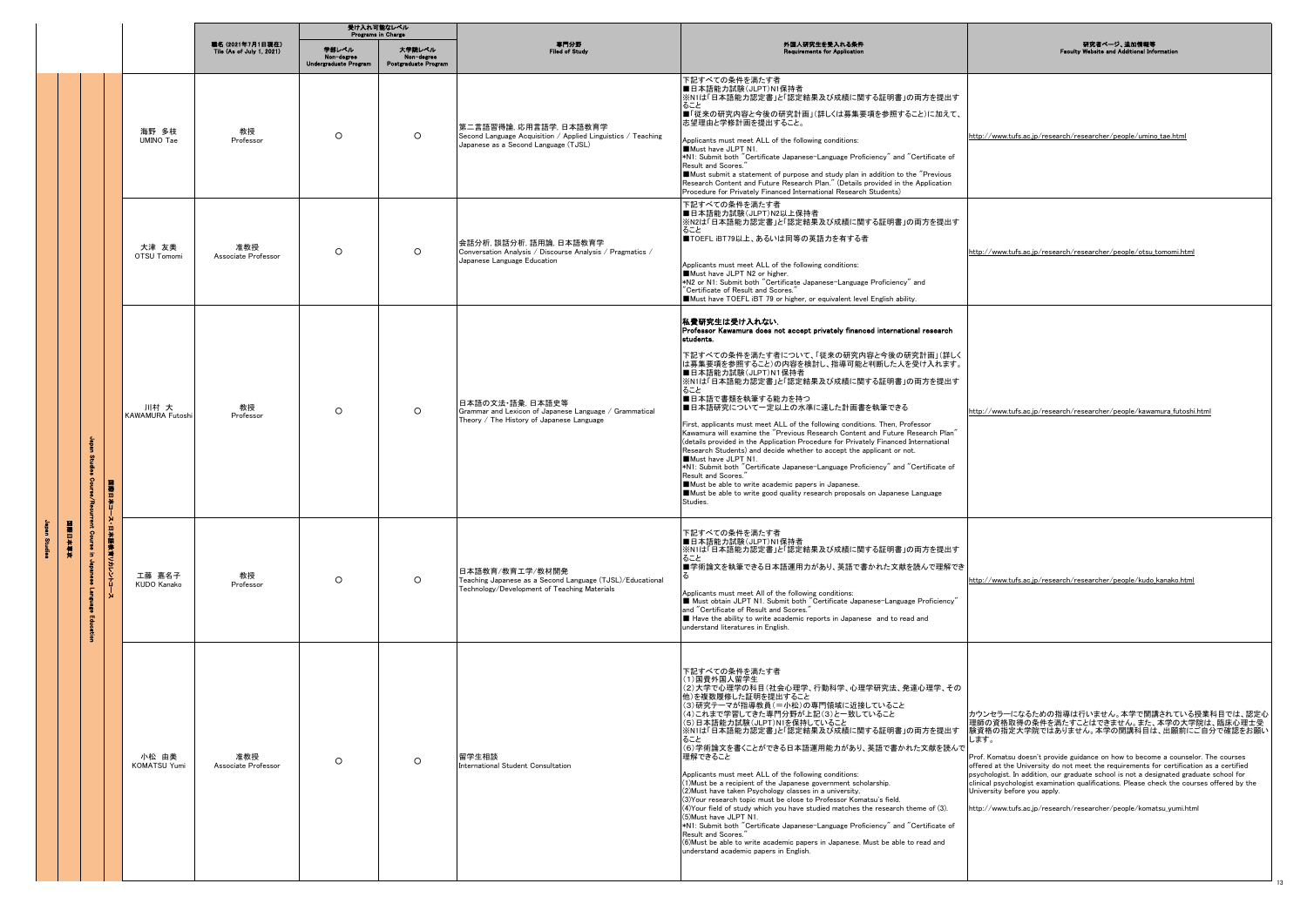|  |                |                            | 受け入れ可能なレベル<br>Programs in Charge     |                                               |                                             |                                              |                                                                                                                                                                                                                                                      |                                                                                                                                                                                                                                                                                                                                                                                                                                                                                                                                                                                                                                                                                                                                                                                                                                                                                                                                                                                                        |                                                                                                                                                                                                                                                                                                                      |
|--|----------------|----------------------------|--------------------------------------|-----------------------------------------------|---------------------------------------------|----------------------------------------------|------------------------------------------------------------------------------------------------------------------------------------------------------------------------------------------------------------------------------------------------------|--------------------------------------------------------------------------------------------------------------------------------------------------------------------------------------------------------------------------------------------------------------------------------------------------------------------------------------------------------------------------------------------------------------------------------------------------------------------------------------------------------------------------------------------------------------------------------------------------------------------------------------------------------------------------------------------------------------------------------------------------------------------------------------------------------------------------------------------------------------------------------------------------------------------------------------------------------------------------------------------------------|----------------------------------------------------------------------------------------------------------------------------------------------------------------------------------------------------------------------------------------------------------------------------------------------------------------------|
|  |                |                            |                                      | 職名 (2021年7月1日現在)<br>Tile (As of July 1, 2021) | 学部レベル<br>Non-degree<br>Undergraduate Progra | 大学院レベル<br>Non-degree<br>Postgraduate Program | 専門分野<br>Filed of Study                                                                                                                                                                                                                               | 外国人研究生を受入れる条件                                                                                                                                                                                                                                                                                                                                                                                                                                                                                                                                                                                                                                                                                                                                                                                                                                                                                                                                                                                          | 研究者ページ、追加情報等<br>site and A                                                                                                                                                                                                                                                                                           |
|  |                |                            | 佐藤 正広<br>SATO Masahiro               | 教授<br>Professor                               | $\circ$                                     | $\circ$                                      | 統計調査史/日本近現代史/近代日本経済史<br>Economic statistics/ Japanese history/Economic history                                                                                                                                                                       |                                                                                                                                                                                                                                                                                                                                                                                                                                                                                                                                                                                                                                                                                                                                                                                                                                                                                                                                                                                                        | http://www.tufs.ac.jp/research/researcher/people/sato_masahiro.html                                                                                                                                                                                                                                                  |
|  |                |                            | 菅長 理恵<br>SHGANAGA Rie                | 教授<br>Professor                               | $\circ$                                     | $\circ$                                      | 俳諧、現代俳句<br>Haikai, Contemporary Haiku                                                                                                                                                                                                                | 日本古典文学および近現代俳句を専攻する者<br>Must be specialized in Japanese classical literature or contemporary haiku                                                                                                                                                                                                                                                                                                                                                                                                                                                                                                                                                                                                                                                                                                                                                                                                                                                                                                     | http://www.tufs.ac.jp/research/researcher/people/suganaga_rie.html                                                                                                                                                                                                                                                   |
|  | <b>NATALIA</b> |                            | 鈴木 智美<br>SUZUKI Tomomi               | 教授<br>Professor                               | $\circ$                                     | $\circ$                                      | 現代日本語意味論,日本語教育<br>Japanese Semantics / Japanese Language Education                                                                                                                                                                                   | 下記すべての条件を満たす者<br>■日本語能力試験(JLPT)N1保持者<br>※N1は「日本語能力認定書」と「認定結果及び成績に関する証明書」の両方を提出す<br>ること<br>■大学学部等教育機関において、日本語学・日本語教育学の基礎的な学習を終えて<br>いること。<br>■「従来の研究内容と今後の研究計画」(詳しくは募集要項を参照)を提出すること。研<br>究計画においては、的確な課題設定がなされていること。<br>■上記の書類条件を満たす応募者には、メールあるいはインターネット通話システム<br>(Skype, Zoom等)により面談(質疑応答)を実施し、受入の可否を決定します。<br>Applicants must meet ALL of the following conditions:<br>Must have JLPT N1.<br>*N1: Submit both "Certificate Japanese-Language Proficiency" and "Certificate of<br>Result and Scores."<br>Must have completed basic study of Japanese linguistics and Japanese Language<br>Education in a higher educational institution.<br>Must submit a statement of purpose and study plan in addition to the "Previous"<br>Research Content and Future Research Plan." (Details provided in the Application<br>Procedure for Privately Financed International Research Students)<br>An interview will be held (via internet video call) for the applicants who meet all of<br>the above conditions. | 本教員の研究分野、および指導学生の研究テーマ等については、以下のURL(本学研究者<br>情報、および教員個人ホームページ)を参照してください。<br>Refer to the following links for Professor Suzuki's research field and what your research<br>field should be:<br>http://www.tufs.ac.jp/research/researcher/people/suzuki_tomomi.html<br>http://www.tufs.ac.jp/ts/personal/SUZUKI_Tomomi/ |
|  |                | 国家日本<br>2→日本語<br>(愛喜リカレントニ | 鈴木 美加<br>SUZUKI Mika                 | 教授<br>Professor                               | $\circ$                                     | $\circ$                                      | 日本語教育学, 教育方法学<br>Japanese Language Education / Educational Technology                                                                                                                                                                                | 下記すべての条件を満たす者<br>■日本語での意思疎通、コミュニケーションが問題なくでき、研究テーマに関連する文<br>献(日本語・英語による文献)が読める能力を有すること。研究生を開始する時点で日<br>本語能力試験(JLPT)N1を有していることが望ましい。既にJLPT N1/N2を有していれ<br>ば、スコア提出をすること<br>※N1/N2は「日本語能力認定書」と「認定結果及び成績に関する証明書」の両方を提出<br>すること<br>■言語教育・研究に興味を持ち、自ら研究を進める意欲と資質があること<br>■英語運用能力を示す証明書もあれば提出すること<br>Applicants must meet ALL of the following conditions:<br>Must be able to communicate in Japanese. Must be able to read academic papers<br>and publications related to your research topic in Japanese and English. Preferably<br>have JLPT N1 when you start as a research student in April. If you already have<br>JLPT N1 or N2, submit the score certificate.<br>*N1/N2: Submit both "Certificate Japanese-Language Proficiency" and "Certificate<br>of Result and Scores.<br>Must be interested in language education and research and have the right aptitude<br>and motivation to carry on your research.<br>If possible, provide a certificate illustrating your level of English proficiency     | http://www.tufs.ac.jp/research/researcher/people/suzuki_mika.html                                                                                                                                                                                                                                                    |
|  |                |                            | 伊達(平野) 宏子<br>DATE (HIRANO)<br>Hiroko | 准教授<br>Associate Professor                    | $\circ$                                     | $\circ$                                      | 日本語教育学. 韻律分析. 発音トレーニング. 中国語話者の音声<br>作文分析, OJAD, 教師養成<br>Teaching Japanese as a Foreign Language / Speech Prosody<br>Analysis / Prosody and Pronunciation Training/ Speech and<br>Composition Analysis of Chinese Speakers/ OJAD/ Teacher<br>training | ■研究テーマが音声に関するものであること。<br>Research topic must be related to pronunciation and prosody.                                                                                                                                                                                                                                                                                                                                                                                                                                                                                                                                                                                                                                                                                                                                                                                                                                                                                                                  | http://www.tufs.ac.jp/research/researcher/people/date_hiroko.html                                                                                                                                                                                                                                                    |
|  |                |                            | 谷口 龍子<br>TANIGUCHI Ryuko             | 准教授<br>Associate Professor                    | $\circ$                                     | $\circ$                                      | 語用論、談話分析、批判的談話分析、社会言語学<br>Pragmatics/ Discourse Analysis/ Critical Discourse Analysis/<br>Sociolinguistics                                                                                                                                           | 下記すべての条件を満たす者<br>1) 研究テーマが指導教員の研究範囲内(語用論、談話分析、批判的談話分析、社会<br>言語学)であること。<br>2) 日本語能力試験(JLPT)N1以上保持者(「日本語能力認定書」と「認定結果及び成<br>績に関する証明書」の両方を提出すること)<br>3) TOEFL iBT 72以上、または、IELTS6.0以上、あるいは同等の英語力を有する者<br>* 上記の条件を満たす者に対してインターネットのビデオ通話による面接を行い、受け<br>入れの可否を決める。<br>Applicants must meet ALL of the following conditions:<br>1) Must be researching within my own area of research (Pragmatics, Discourse<br>Analysis, Critical Discourse Analysis, Sociolinguistics).<br>2) Must have JLPT N1. *N1: Submit both "Certificate Japanese-Language<br>Proficiency" and "Certificate of Result and Scores."<br>3) Must have TOEFL iBT 72, IELTS6.0 or higher, or equivalent level English ability.<br>*An interview will be held (via internet video call) for the applicants who meet all of<br>the above conditions.                                                                                                                                                                                          | http://www.tufs.ac.jp/research/researcher/people/taniguchi_ryuko.html                                                                                                                                                                                                                                                |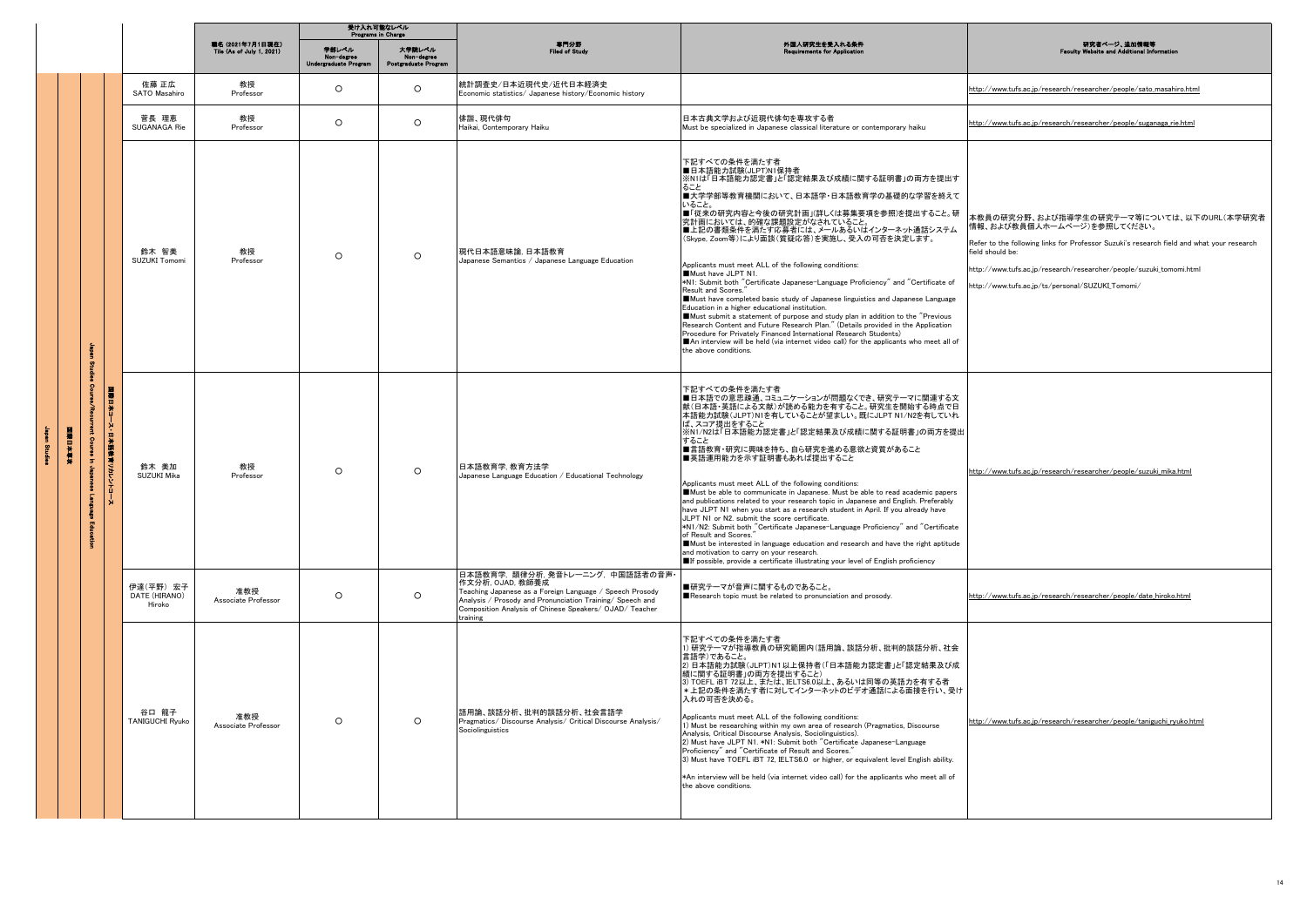|  |  |  | 受け入れ可能なレベル<br>Programs in Charge                      |                                               |                                              |                                              |                                                                                                                                                                                                                            |                                                                                                                                                                                                                                                                                                                                                                                                                                                                                                                                                                                                                                                                                                                                                                                                                                                                                                                                                                                                                                                                                                             |                                                                                                                                                                                                                                                                                                                                                                                             |
|--|--|--|-------------------------------------------------------|-----------------------------------------------|----------------------------------------------|----------------------------------------------|----------------------------------------------------------------------------------------------------------------------------------------------------------------------------------------------------------------------------|-------------------------------------------------------------------------------------------------------------------------------------------------------------------------------------------------------------------------------------------------------------------------------------------------------------------------------------------------------------------------------------------------------------------------------------------------------------------------------------------------------------------------------------------------------------------------------------------------------------------------------------------------------------------------------------------------------------------------------------------------------------------------------------------------------------------------------------------------------------------------------------------------------------------------------------------------------------------------------------------------------------------------------------------------------------------------------------------------------------|---------------------------------------------------------------------------------------------------------------------------------------------------------------------------------------------------------------------------------------------------------------------------------------------------------------------------------------------------------------------------------------------|
|  |  |  |                                                       | 職名 (2021年7月1日現在)<br>Tile (As of July 1, 2021) | 学部レベル<br>Non-degree<br>Undergraduate Program | 大学院レベル<br>Non-degree<br>Postgraduate Program | 専門分野<br>Filed of Study                                                                                                                                                                                                     | 外国人研究生を受入れる条件<br><b>Requirements for Applicatio</b>                                                                                                                                                                                                                                                                                                                                                                                                                                                                                                                                                                                                                                                                                                                                                                                                                                                                                                                                                                                                                                                         | 研究者ページ、追加情報等<br>ebsite and Additional In<br>Faculty                                                                                                                                                                                                                                                                                                                                         |
|  |  |  | 友常 勉<br><b>TOMOTSUNE</b><br>Tsutomu                   | 教授<br>Professor                               | $\circ$                                      | $\circ$                                      | 日本思想史 日本近現代史 宗教・芸能史 マイノリティ研究 ジェ ■日本語能力試験(JLPT)N1保持者<br>ンダー研究<br>Japanese Intellectual History/ Modern History of Buraku/ Religion   Must obtain JLPT N1.<br>and Traditional Performances/ Minority Studies/ Gender Studies |                                                                                                                                                                                                                                                                                                                                                                                                                                                                                                                                                                                                                                                                                                                                                                                                                                                                                                                                                                                                                                                                                                             | http://www.tufs.ac.jp/research/researcher/people/tomotsune_tsutomu.html<br>■ アカデミックな研究遂行が可能な英語力も有すること<br>■ アカデミックな水準を満たした研究計画であるかどうかを精査したうえで受け入れの可否<br>を決定する<br>Have the ability to carry out academic research in English<br>Whether or not the quality of the research proposal fulfills the academic standard, is an<br>important factor for consideration during the selection process. |
|  |  |  | 中井 陽子<br>NAKAI Yoko                                   | 教授<br>Professor                               | $\circ$                                      | $\circ$                                      | 日本語教育学. 会話分析. インターアクション研究<br>Japanese Language Education / Conversation Analysis / Study of<br>Interaction                                                                                                                 | 下記の全ての条件を満たす者:<br>■JLPT N1保持者<br>※N1は「日本語能力認定書」と「認定結果及び成績に関する証明書」の両方を提出す<br>ること<br>■大学で日本語専攻または日本語教育専攻の者<br>■日本の大学·日本語学校に留学経験のある者<br>Applicants must meet all of the following conditions:<br>Must have JLPT N1.<br>*N1: Submit both "Certificate Japanese-Language Proficiency" and "Certificate of<br>Result and Scores.<br>Must have majored in Japanese language or Japanese Language Education in<br>university.<br>Must have studied in a Japanese university or a Japanese language school in Japan.                                                                                                                                                                                                                                                                                                                                                                                                                                                                                                                                                                                                 | http://www.tufs.ac.jp/research/researcher/people/nakai_yoko.html                                                                                                                                                                                                                                                                                                                            |
|  |  |  | 中村 彰<br><b>NAKAMURA Akira</b>                         | 准教授<br>Associate Professor                    | $\circ$                                      | $\circ$                                      | 理論言語学, 日本語学, 英語学<br>Theoretical Linguistics / Japanese Linguistics / English Linguistics                                                                                                                                   | 日本語学専攻の場合、日本語能力試験(JLPT)N1保持者<br>※N1は「日本語能力認定書」と「認定結果及び成績に関する証明書」の両方を提出す<br>ること<br>The applicant must have JLPT N1 if his/her specialization is Japanese linguistics.<br>*N1: Submit both "Certificate Japanese-Language Proficiency" and "Certificate of<br>Result and Scores."                                                                                                                                                                                                                                                                                                                                                                                                                                                                                                                                                                                                                                                                                                                                                                                                                             | http://www.tufs.ac.jp/research/researcher/people/nakamura_akira.html                                                                                                                                                                                                                                                                                                                        |
|  |  |  | Ï<br>٠.<br>B<br>西原 大輔<br>NISHIHARA Daisuke<br>ほうどうシェル | 教授<br>Professor                               | $\circ$                                      | $\circ$                                      | 比較文学、近代日本文学<br>Comparative Literature, Modern Japanese Literature                                                                                                                                                          | 下記すべての条件を満たす者<br>(1)国費外国人留学生<br>(2)JLPT N1 保持者、または同等の日本語能力を持つ者<br>■メールあるいはインターネット通話システム(Zoom等)により面談(質疑応答)を実施<br>し、受入の可否を決定します。<br>Applicants must meet ALL of the following conditions:<br>(1) Must be a recipient of the Japanese government scholarship.<br>(2) Must have JLPT N1 or equivalent Japanese proficiency<br>An interview will be held (via Email or internet video call) before the decision.                                                                                                                                                                                                                                                                                                                                                                                                                                                                                                                                                                                                                                                                                                 | http://www.tufs.ac.jp/research/researcher/people/nishihara_daisuke.html                                                                                                                                                                                                                                                                                                                     |
|  |  |  | 花薗 悟<br>HANAZONO Satoru                               | 准教授<br>Associate Professor                    | $\circ$                                      | $\circ$                                      | 日本文法学<br>Japanese Linguistics                                                                                                                                                                                              |                                                                                                                                                                                                                                                                                                                                                                                                                                                                                                                                                                                                                                                                                                                                                                                                                                                                                                                                                                                                                                                                                                             | http://www.tufs.ac.jp/research/researcher/people/hanazono_satoru.html                                                                                                                                                                                                                                                                                                                       |
|  |  |  | 春名 展生<br><b>HARUNA Nobuo</b>                          | 准教授<br>Associate Professor                    | $\circ$                                      | $\circ$                                      | 日本政治外交史、国際関係<br>Modern Japanese politics and foreign relations / International<br>relations                                                                                                                                | 下記のうち、少なくとも一方の条件を満たす者<br>) 母国語が日本語である者か、日本語能力試験(JLPT)N1保持者<br>2) 母国語が英語である者か、TOEFL iBT 72以上、あるいは同等の英語力を有する者<br>Applicants must meet at least one of the following conditions:<br>1) Being a native Japanese speaker or having JLPT N1.<br>2) Being a native English speaker or having English proficiency equivalent to TOEFL<br>iBT 72 and above                                                                                                                                                                                                                                                                                                                                                                                                                                                                                                                                                                                                                                                                                                                                                           | http://www.tufs.ac.jp/research/researcher/people/haruna_nobuo.html                                                                                                                                                                                                                                                                                                                          |
|  |  |  | フィリップ・シートン<br>Philip SEATON                           | 教授<br>Professor                               | $\circ$                                      | $\circ$                                      | 日本の戦争記憶、日本の大衆文化における表現(近現代、1850-<br>1950年)、観光学(特にコンテンツツーリズム)<br>Japanese war memories, representations of modern (1850-1950)<br>Japanese history in popular culture, tourism studies (especially<br>contents tourism)       | 1年に1~2人 1-2 students per year<br>下記すべての条件を満たす者<br>1) 英語で論文を書く場合は、英語話者やIELTS 6.5以上<br>2) 日本語で論文を書く場合は、日本語話者や日本語能力試験(JLPT)N1<br>※N1は「日本語能力認定書」と「認定結果及び成績に関する証明書」の両方を提出す<br>ること<br>3) 研究テーマは指導教員の研究範囲内である(近現代日本史、メディア学、文化学、<br>観光学、戦争記憶、コンテンツツーリズム)。<br>4) 合否判定は、インターネットを活用したビデオ通話システムを利用した面接を行なっ<br>日本語がほぼネイティブレベルに使える者でない場合は、英語での指導を希望する。<br>Applicants must meet ALL of the following conditions:<br>1) Students wanting to write their thesis in English must be English native speakers or<br>IELTS 6.5 and above.<br>2) Students wanting to write their thesis in Japanese must be Japanese native<br>speakers or have JLPT N1.<br>*N1: Submit both "Certificate Japanese-Language Proficiency" and "Certificate of<br>Result and Scores."<br>3) Students must be researching within my own area of research (modern Japanese<br>history, media & culture, war memories, contents tourism).<br>4) Students will only finally be accepted after an interview via internet video call.<br>I prefer to supervise in English, unless the international student has near-native<br>Japanese language ability. | http://www.tufs.ac.ip/research/researcher/people/philip seaton.html<br>Consult my publications list to see if I have a research interest in your proposed area.<br>研究対象が合っているか、以下の文献リストを確認すること。<br>http://philipseaton.net/research/publications/                                                                                                                                           |